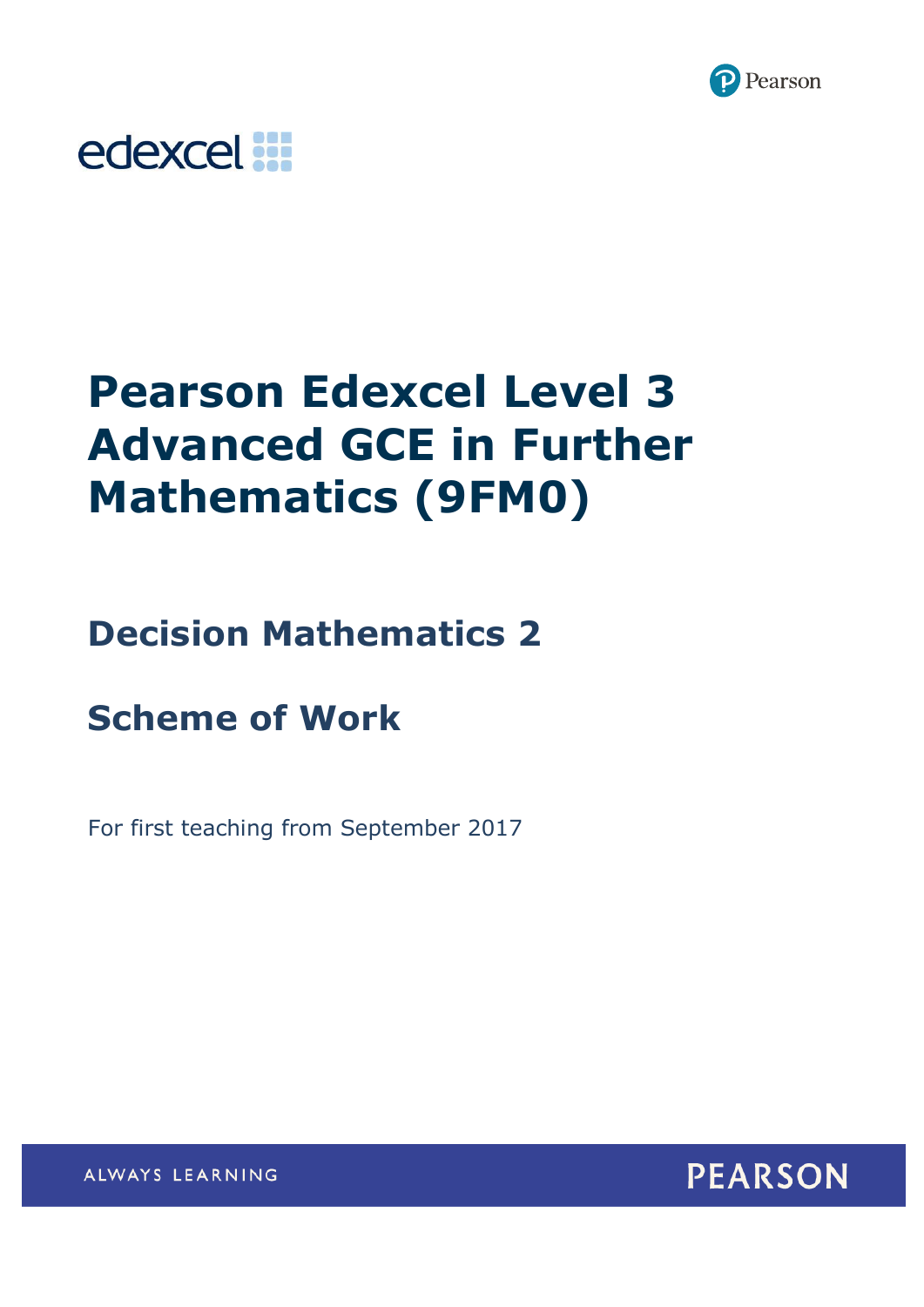

## **Contents**

### **Introduction**

Decision Mathematics 2 Overview Decision Mathematics 2 Units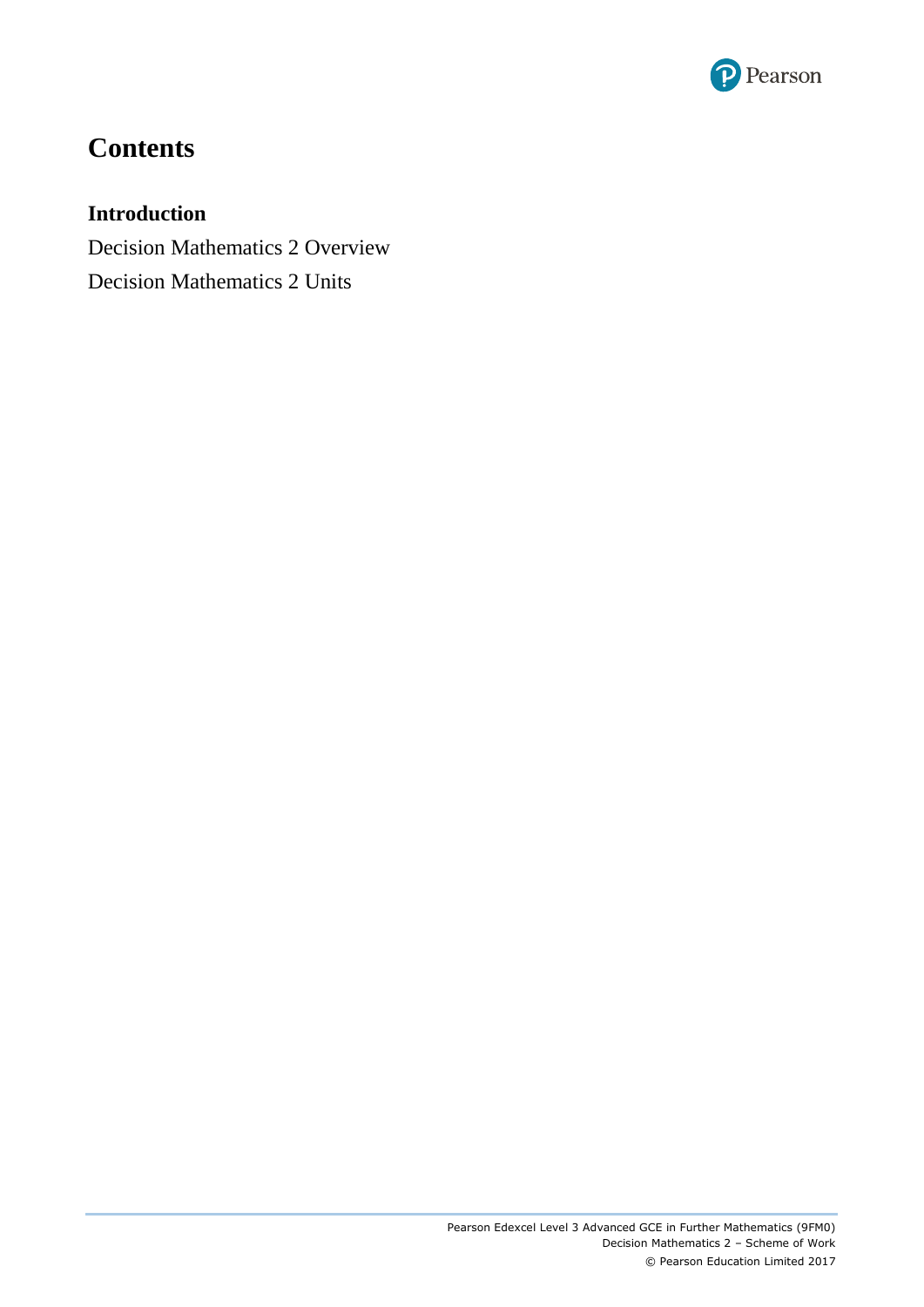

#### <span id="page-2-0"></span>**INTRODUCTION**

This scheme of work is based upon a five-term model over one year for A level Further Mathematics students and it is to be delivered **after completing A level Mathematics** (consecutive delivery model). It can be used directly as a scheme of work for the A level Further Mathematics specification (9FM0).

The scheme of work is broken up into units and sub-units, so that there is greater flexibility for moving topics around to meet planning needs.

Each unit contains:

- contents, referenced back to the specification (A level Further Mathematics Specification)
- prior knowledge (references to A level Mathematics Specification and SoW)
- keywords

Each sub-unit contains:

- recommended teaching time, though of course this is adaptable according to individual teaching needs
- objectives for students at the end of the sub-unit
- teaching points
- opportunities for problem-solving/modelling etc.
- common misconceptions/examiner report quotes (from legacy Specifications)
- notes

#### **AS content is indicated in this document using bold black font in the overview, specification references and objectives**

Teachers should be aware that the estimated teaching hours are approximate and should be used as a guideline only.

Our free support for AS and A level Further Mathematics specifications can be found on the Edexcel mathematics website [\(http://qualifications.pearson.com/en/home.html\)](http://qualifications.pearson.com/en/home.html) and on the Emporium [\(www.edexcelmaths.com\)](http://www.edexcelmaths.com/).

Overlap, links and dependencies with other Units' content is clearly indicated throughout.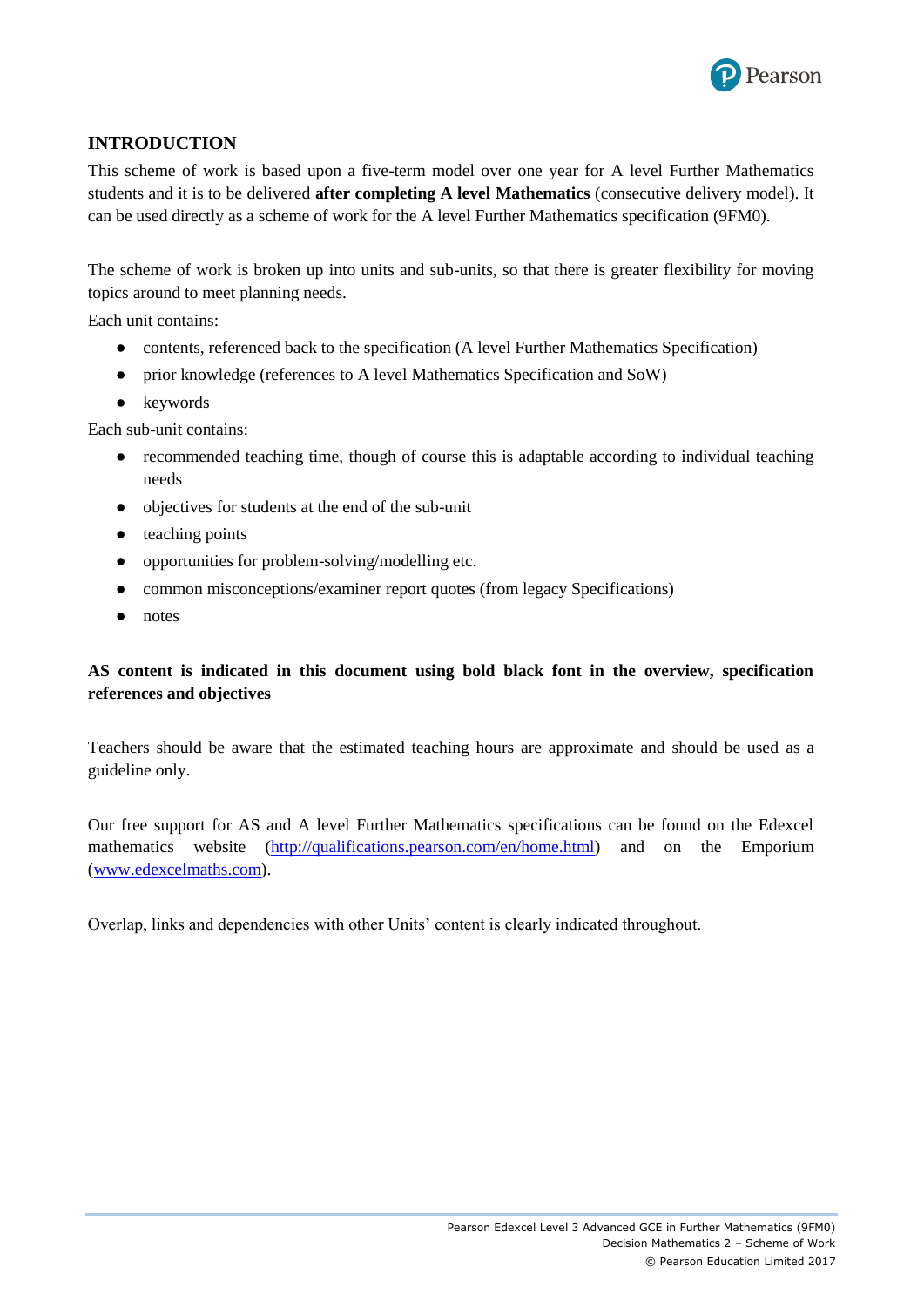

### **Decision Mathematics 2**

|                         | <b>Unit</b>  | <b>Title</b>                                         | <b>Estimated</b><br>hours |
|-------------------------|--------------|------------------------------------------------------|---------------------------|
| 1                       |              | <b>Transportation Problems</b>                       |                           |
|                         | a            | North-west corner method                             | $\overline{2}$            |
|                         | b            | Stepping stone method                                | $\overline{7}$            |
|                         | $\mathbf{C}$ | Formulation as a linear programming problem          | $\overline{2}$            |
| $\overline{2}$          |              | <b>Allocation (Assignment) Problems</b>              |                           |
|                         | a            | The Hungarian Algorithm                              | 12                        |
|                         | $\mathbf b$  | Formulation as a linear programming problem          | $\overline{2}$            |
| $\overline{\mathbf{3}}$ |              | <b>Flows in Networks</b>                             |                           |
|                         | a            | Cuts                                                 | $\boldsymbol{2}$          |
|                         | b            | The labelling procedure                              | $\overline{7}$            |
|                         | $\mathbf c$  | <b>Maximum Flow-Minimum Cut Theorem</b>              | $\overline{\mathbf{4}}$   |
|                         | d            | Multiple sources and sinks                           | 3                         |
|                         | e            | Optimal flow rates                                   | $\overline{2}$            |
| $\boldsymbol{4}$        |              | <b>Dynamic Programming</b>                           |                           |
|                         | a            | Network and table form for Dynamic Programming       | 9                         |
| 5                       |              | <b>Game Theory</b>                                   |                           |
|                         | a            | Two-person zero-sum games                            | $\boldsymbol{2}$          |
|                         | $\mathbf b$  | <b>Play-safe strategies</b>                          | 3                         |
|                         | $\mathbf{C}$ | Dominance                                            | 1                         |
|                         | d            | Optimal mixed strategies using graphical methods     | 6                         |
|                         | e            | Optimal mixed strategies using the Simplex algorithm | 4                         |
| 6                       |              | <b>Recurrence Relations</b>                          |                           |
|                         | $\mathbf{a}$ | <b>Modelling using recurrence relations</b>          | $\overline{\mathbf{3}}$   |
|                         | $\mathbf b$  | <b>Solving first order recurrence relations</b>      | 6                         |
|                         | $\mathbf c$  | Solving second order recurrence relations            | 5                         |
| $\overline{7}$          |              | <b>Decision Analysis</b>                             |                           |
|                         | $\rm{a}$     | Decision trees                                       | 5                         |
|                         | $\mathbf b$  | Expected monetary values (EMVs)                      | 3                         |
|                         |              |                                                      | 45 (AS)                   |
|                         |              |                                                      | 90 (A Level)              |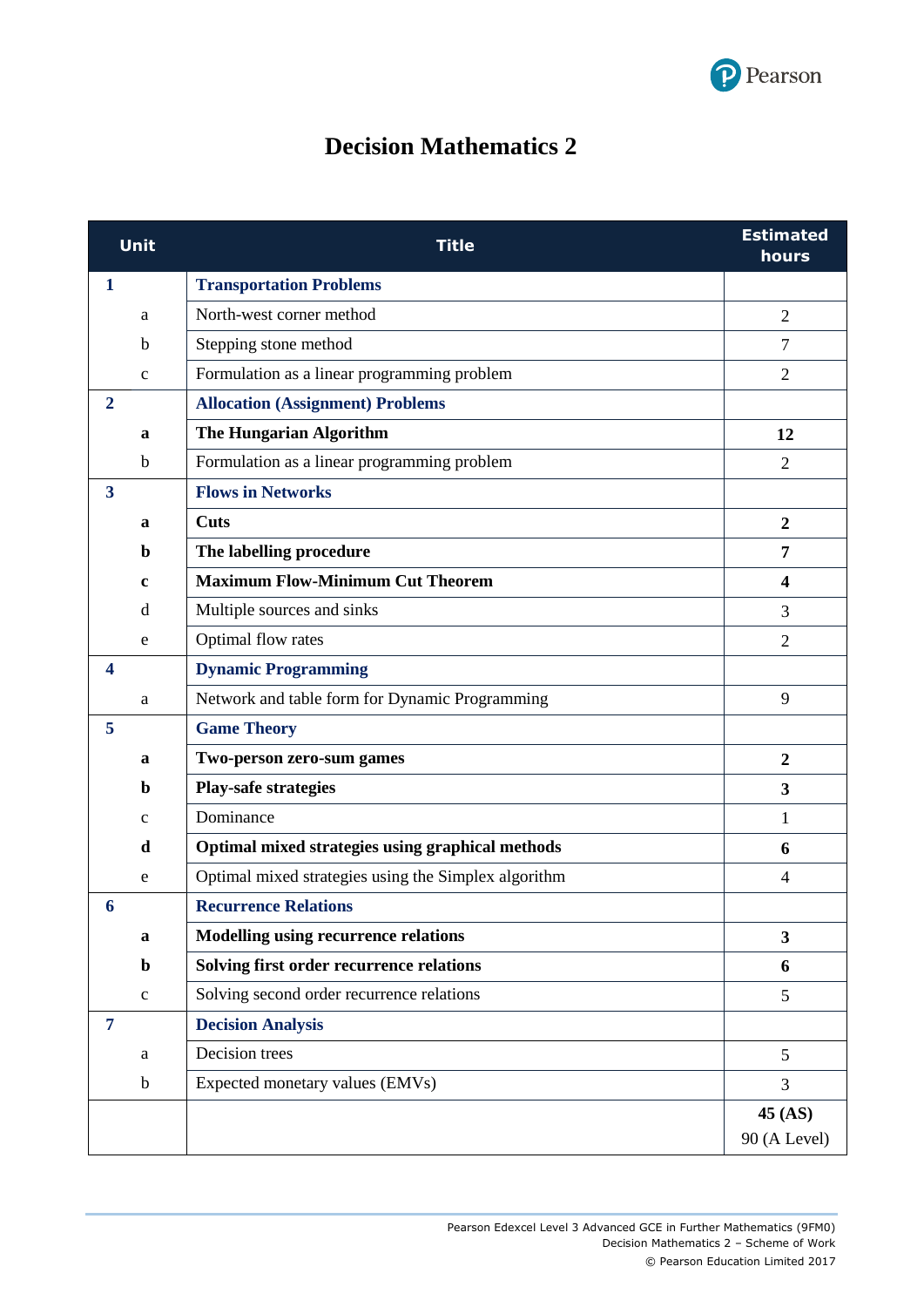

#### **UNIT 1: Transportation Problems**

**[Return to Overview](#page-2-0)** 

#### **SPECIFICATION REFERENCES**

- 1.1 The north-west corner method for finding an initial basic feasible solution.
- 1.2 Use of the stepping-stone method for obtaining an improved solution. Improvement indices.
- 1.3 Formulation of the transportation problem as a linear programming problem.

#### **PRIOR KNOWLEDGE**

A Level Further Mathematics - Decision Mathematics 1

1 Introduction to algorithms (See SoW Unit 1a)

#### **KEYWORDS**

Supply (points), demand (points), source, destination, unit cost, north-west corner method, initial solution, balanced problems, unbalanced problems, dummy location, degenerate solutions, shadow costs, improvement indices, stepping-stone method, entering cell, exiting cell, optimal solution, decision variables, objective function, constraints.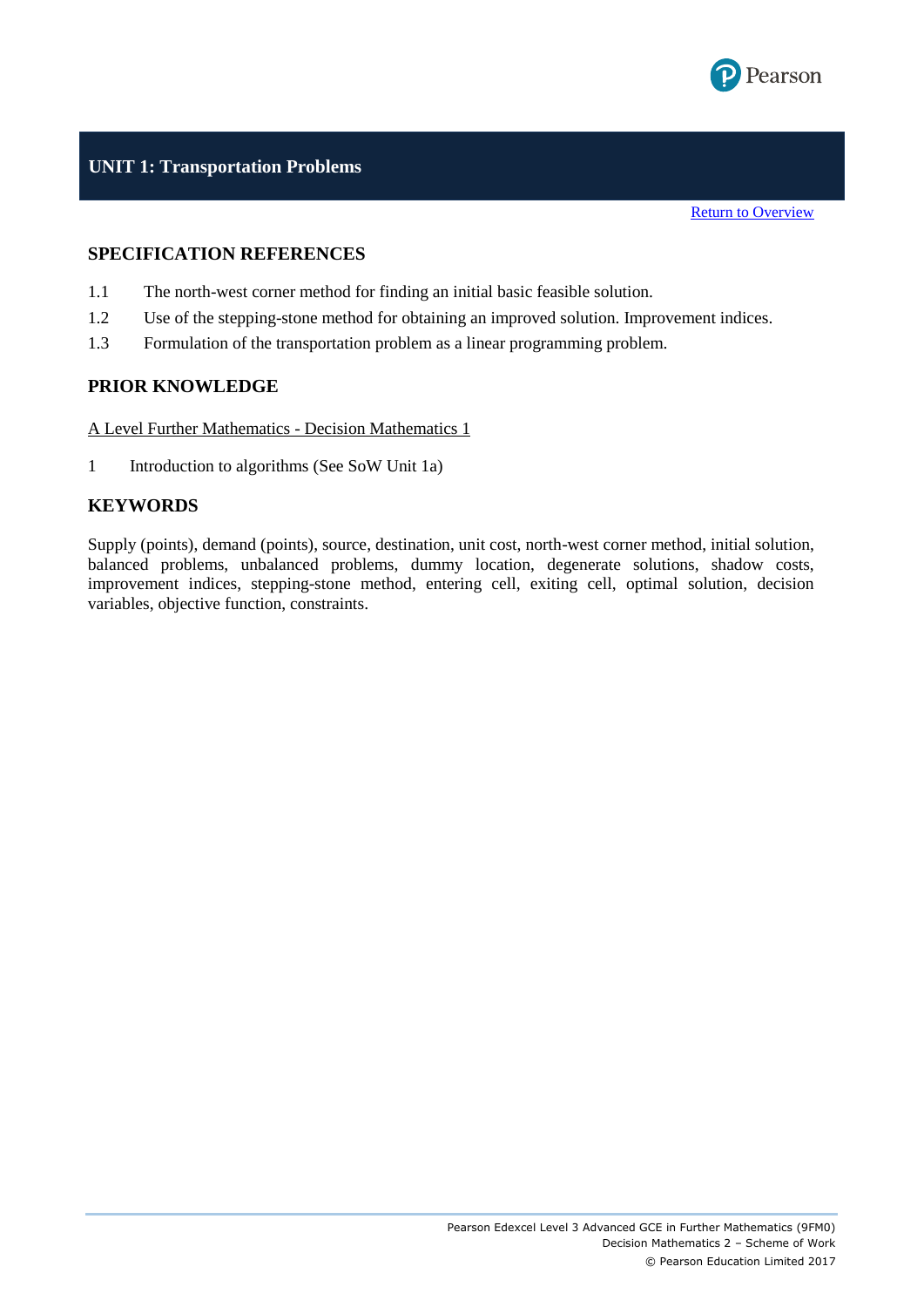

**Teaching Time**

2 Hours

**1a. North-West corner method (1.1)**

#### **OBJECTIVES**

By the end of the sub-unit, students should:

- understand and use terminology used to describe and model transportation problems;
- be able to find an initial solution using the north-west corner method.

#### **TEACHING POINTS**

Students should be familiar with the terminology supply/source, demand/destination, and unit cost, and be able to read a cost matrix.

Students will then need to find an initial solution using the north-west corner method.

In the **north-west corner method,** the upper left-hand cell is considered first and as many units as possible sent by this route before moving towards the lower right-hand cell.

#### **OPPORTUNITIES FOR REASONING/PROBLEM SOLVING**

It is worth being aware of, and investigating the different solutions produced by the north-east, south-west and south-east methods, but for the examination only the north-west corner method will be tested.

#### **COMMON MISCONCEPTIONS/EXAMINER REPORT QUOTES**

When the row and column requirements are both met within one cell, students can be unsure where to move next.

#### **NOTES**

Problems will be restricted to a maximum of four sources and four destinations.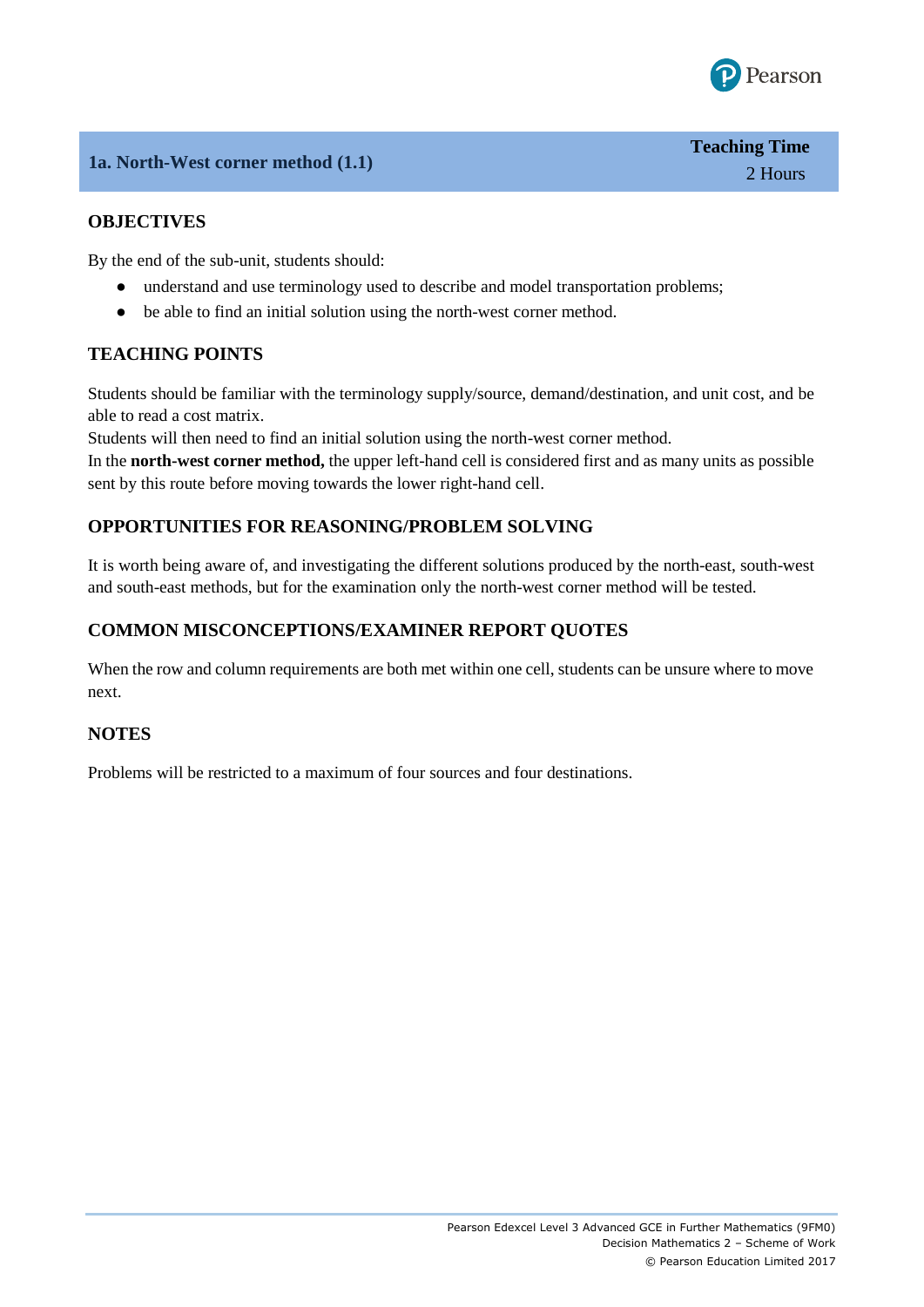

#### **1b. Stepping Stone Method (1.2)**

#### **OBJECTIVES**

By the end of the sub-unit, students should:

- be able to find shadow costs:
- be able to find improvement indices;
- be able to use the stepping-stone method;
- understand what is meant by a degenerate solution and know how to deal with it;
- be able to understand what is meant by an unbalanced transportation problem and how to use dummy locations.

#### **TEACHING POINTS**

The **shadow costs** *Ri* , for the *i*th row, and *Kj* , for the *j*th column, are obtained by solving  $Ri + Kj = Cij$  for **occupied cells**, taking  $R_1 = 0$  arbitrarily.

The **improvement index** *Iij* for an **unoccupied cell** is defined by  $Iij = Cij - Ri - Kj$ .

The **stepping stone method** is an iterative procedure for moving from an initial feasible solution to an optimal solution. It is usual to use the cell with the most negative improvement index as the **entering cell** (ie the start of the stepping stone route). The cell which has the number of transportation units reduced to zero is the **exiting cell**. Students should be reminded not to enter a 0 in this cell, but instead to leave it blank, so that they treat it as an unoccupied cell when testing for optimality.

The solution is optimal when there are no negative improvement indices.

**Degeneracy** occurs in a transportation problem, with *m* rows and *n* columns, when the number of occupied cells is less than  $(m + n - 1)$ . To deal with a degenerate solution, we place a zero in a currently unused cell, and treat it as occupied.

When total supply  $\neq$  total demand, the problem is **unbalanced**. To deal with an unbalanced problem, we add a dummy demand point or supply point so that total supply = total demand, with transportation costs of zero.

#### **OPPORTUNITIES FOR REASONING/PROBLEM SOLVING**

Ask questions such as:

- When is a degenerate initial solution reached?
- If you have a degenerate solution, try placing your "0" in different cells. What difference does this make?
- Rather than always using the most negative improvement index to indicate your entering cell, try using other cells as the entering cell. What difference does this make?

Students could attempt, as a group, solutions for problems with more than 4 supply or demand points.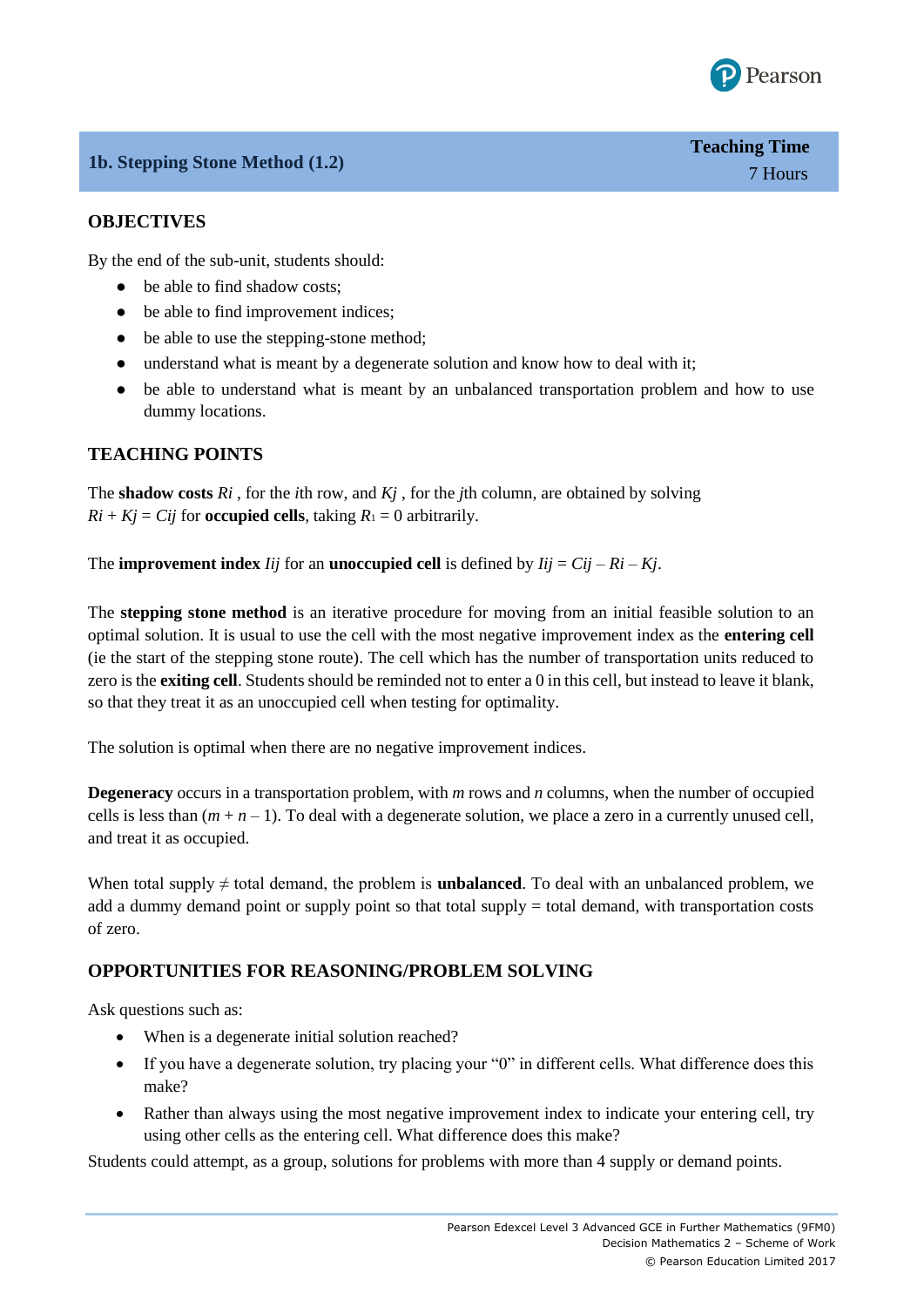

#### **COMMON MISCONCEPTIONS/EXAMINER REPORT QUOTES**

Most students are able to find a simple stepping stone route, though some add an extra  $\theta$  in one cell, not understanding the requirement for balance both across rows, and down columns. When a stepping stone route involves "skipping" cells, students find this much harder to accurately identify. Once a correct stepping stone route is found, most students go on to give the correct improved solution in part (b), although some have an additional zero in the exiting cell, which is a costly mistake as it results in them missing an improvement index in the next iteration.

If students are told the entering cell in the question, it is not necessary to calculate the shadow costs and improvement indices to verify this, unless requested to do so. Students can get confused and use the supply pattern instead of the costs, as the basis for their shadow cost/improvement index calculations. Some students lose marks for failing to state the correct exiting cell.

#### **NOTES**

The ideas of dummy locations and degeneracy are required. Students should identify a specific entering cell and a specific exiting cell.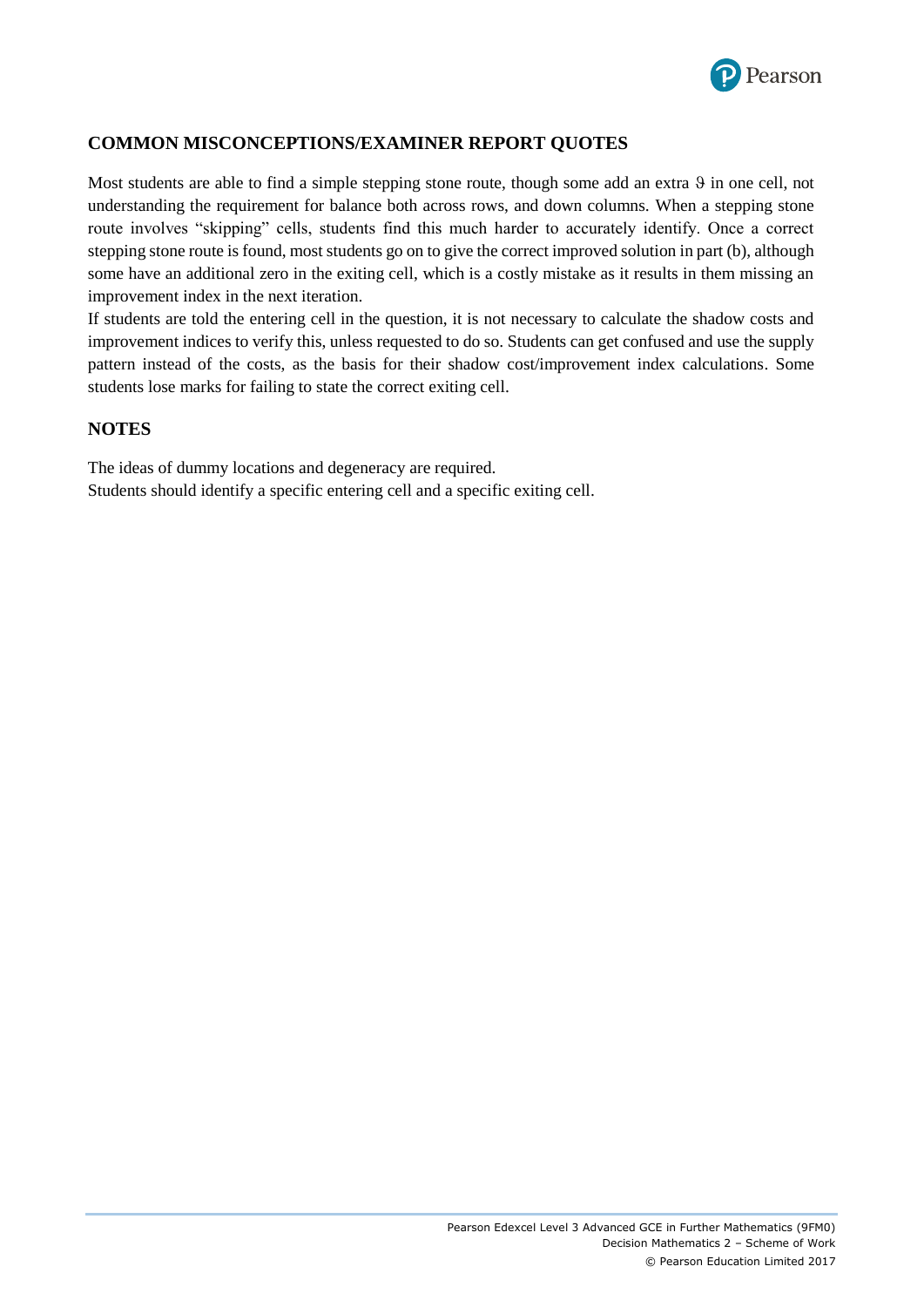

#### **1c. Formulation as a linear programming problem (1.3)**

#### **OBJECTIVES**

By the end of the sub-unit, students should:

● be able to formulate a transportation problem as a linear programming problem.

#### **TEACHING POINTS**

Students should be familiar with:

- defining decision variables
- writing the objective function
- writing all constraints.

This is a straight-forward section to learn, however, students should be reminded to take care and be precise with their solution. It is common for students to define their decision variables in one way and then use different variables for their constraints or objective function.

#### **OPPORTUNITIES FOR REASONING/PROBLEM SOLVING**

Any questions attempted with the stepping stone method could be formulated as a linear programming problem. It is also interesting to ask students to identify and model local business transportation problems – collect data from a local company, then simplify and model their scenario.

#### **COMMON MISCONCEPTIONS/EXAMINER REPORT QUOTES**

Students often fail to make a clear definition of their *x ij* and then use it consistently throughout the question. Common errors include omitting the word "number" or using P, Q, R in the definition and 1, 2, 3 elsewhere. Some students will get confused with the transportation and allocation problems and define *x ij* as being equal to 1 or 0 as in an allocation formulation.

Most students are able to correctly state the objective function and "minimise", although a small number make slips, either with the coefficients or suffices. There are often variety of errors made with the constraints, with some not having unit coefficients and commonly the non-negativity

constraint for *x ij* being absent. Other errors include errors with suffices or values and a

mixture of equations and inequalities. A small number of students incorrectly write all their

constraints as ≥ . Some students change their notation between the objective function and constraints, for example using PA in the objective function and *x PA* in the constraints.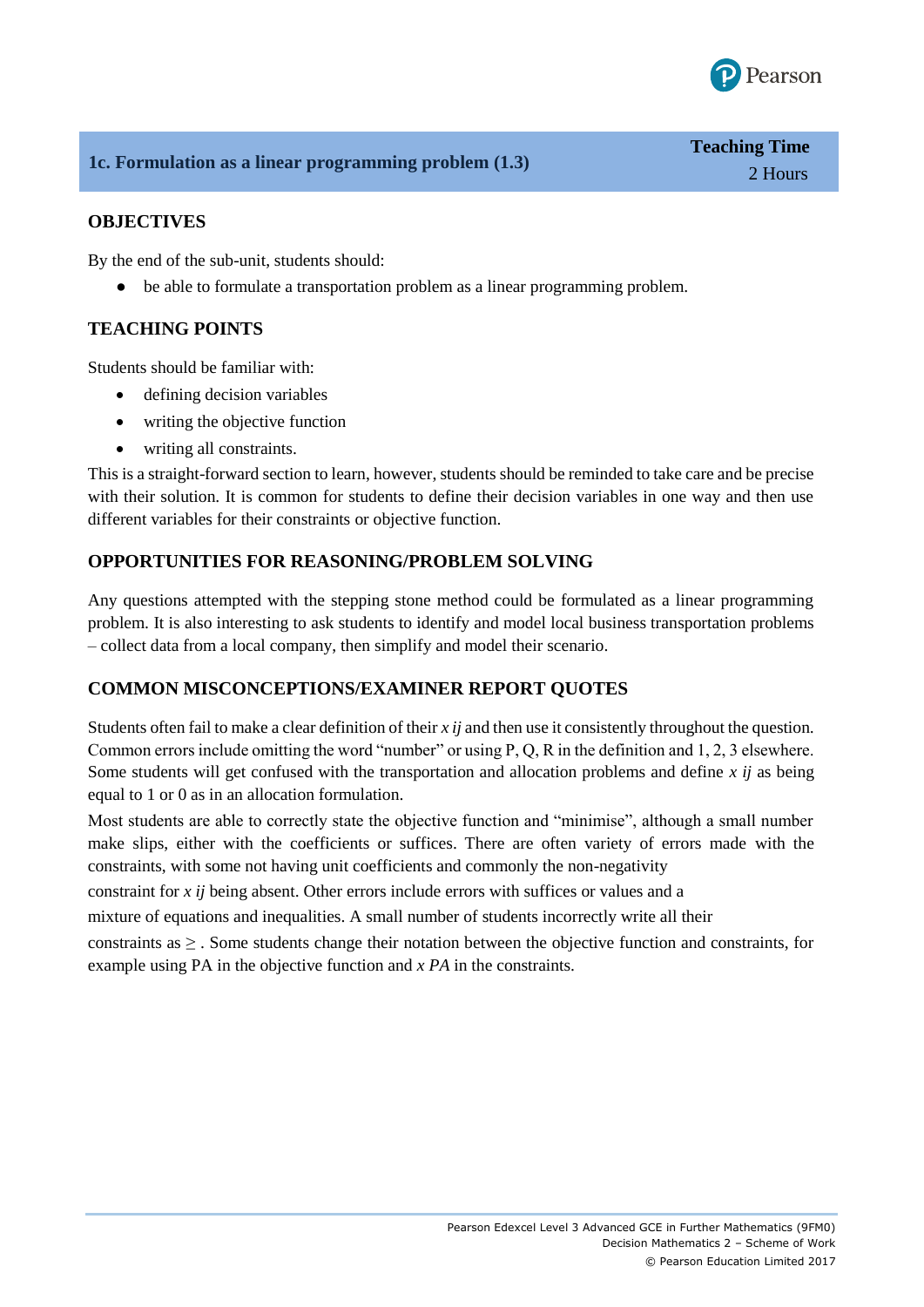

**[Return to Overview](#page-2-0)** 

#### **SPECIFICATION REFERENCES**

- **2.1 Cost matrix reduction. Use of the Hungarian algorithm to find a least cost allocation. Modification of the Hungarian algorithm to deal with a maximum profit allocation.**
- 2.2 Formulation of the Hungarian algorithm as a linear programming problem.

#### **PRIOR KNOWLEDGE**

#### A Level Further Mathematics - Decision Mathematics 1

1 Introduction to algorithms (See SoW Unit 1a)

#### **KEYWORDS**

Allocation, assignment, cost matrix, row/column reduction, unbalanced problem, element, Hungarian algorithm, dummy location, incomplete data, minimisation (cost) allocation, maximisation (profit) allocation, decision variables, objective function, constraints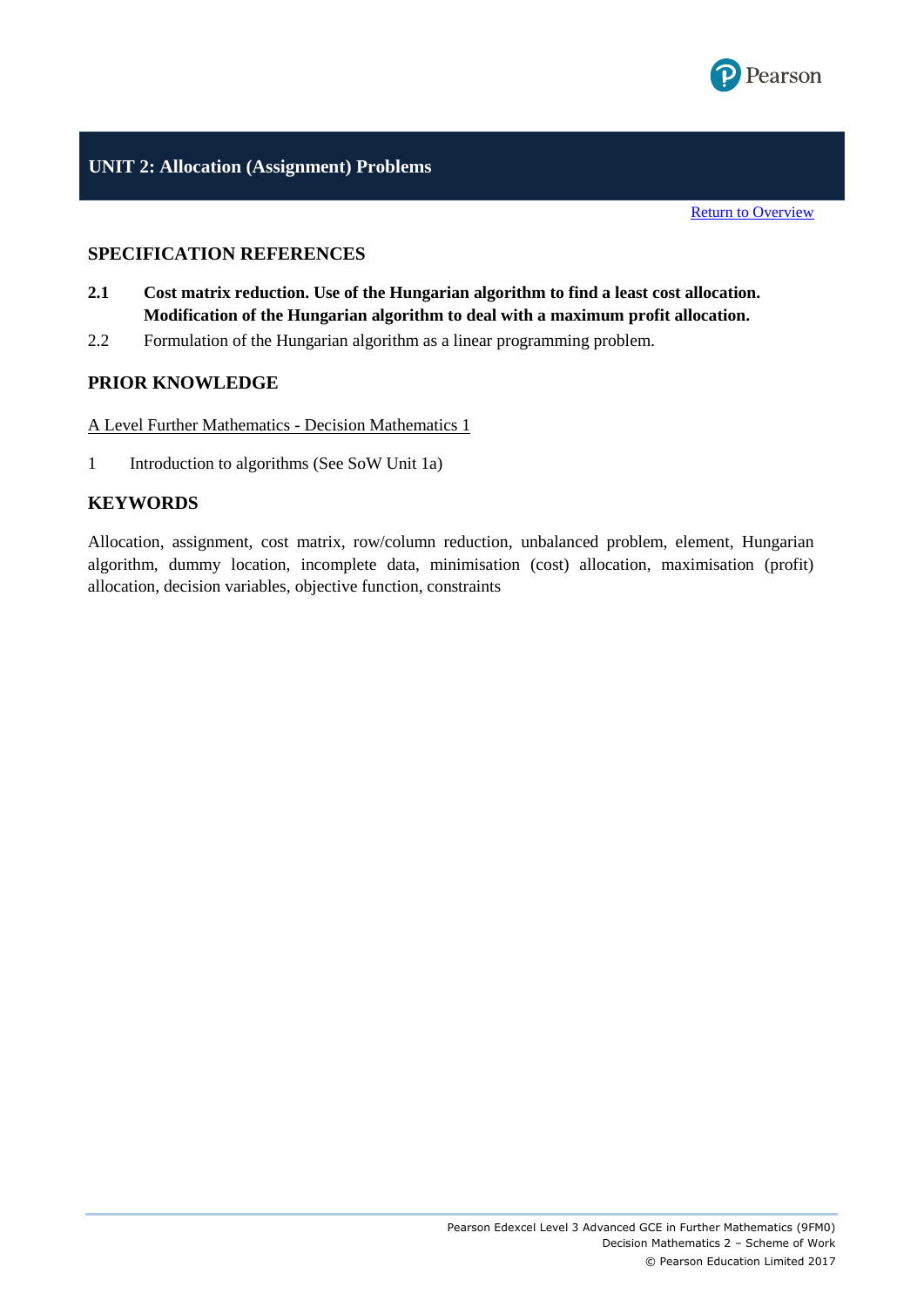

#### **2a. The Hungarian algorithm (2.1)**

#### **OBJECTIVES**

By the end of the sub-unit, students should:

- **be able to reduce cost matrices;**
- **be able to use the Hungarian algorithm to find a least cost allocation;**
- **be able to adapt the Hungarian algorithm to use a dummy location;**
- **be able to adapt the Hungarian algorithm to manage incomplete data;**
- **be able to modify the Hungarian algorithm to deal with a maximum profit allocation.**

#### **TEACHING POINTS**

In allocation problems we are seeking a one-to-one solution where each worker does one task, and each task must be done by just one worker, so we need the same number of workers and tasks.

Consider initially a balanced problem, ie where the number of workers = number of tasks, where the cost is to minimised.

Students first need to understand how to reduce cost matrices by subtracting the row minimums and the column minimums from all elements in the corresponding row/column so that relative costs can be compared.

Students then need to use the Hungarian algorithm to find a least cost allocation.

If students do not have an  $n \times n$  problem, students should be able to enter a dummy row or column with zero elements to enable the Hungarian algorithm to be used.

If there is incomplete data in a matrix (ie it is not possible to assign a task to a given person), a large value should be entered in this cell to make it an inefficient allocation to make.

To solve a maximisation problem (ie where the profit is to be maximised), students should subtract every number in the original matrix from the largest number in the matrix, and then proceed as usual.

#### **OPPORTUNITIES FOR REASONING/PROBLEM SOLVING**

Investigate drawing the lines in different places during the Hungarian algorithm – what difference does this make to reaching a final solution?

Why does the modification for a maximisation problem work? What is happening?

Students could attempt, as a group, solutions for problems with a larger number of workers and tasks.

#### **COMMON MISCONCEPTIONS/EXAMINER REPORT QUOTES**

Students can be confused by the combination of a maximisation problem with empty cells. On such a question, some students entered large values in the empty cells before minimising, replaced the empty cells with zeros after converting to a minimisation problem, or dealt with them midway through their solutions (usually after row/column reduction). Some students did not fully undertake row and column reduction, in some cases prematurely augmenting their tables.

There were many students who began their solution as a minimisation problem and then realised their mistake and restarted.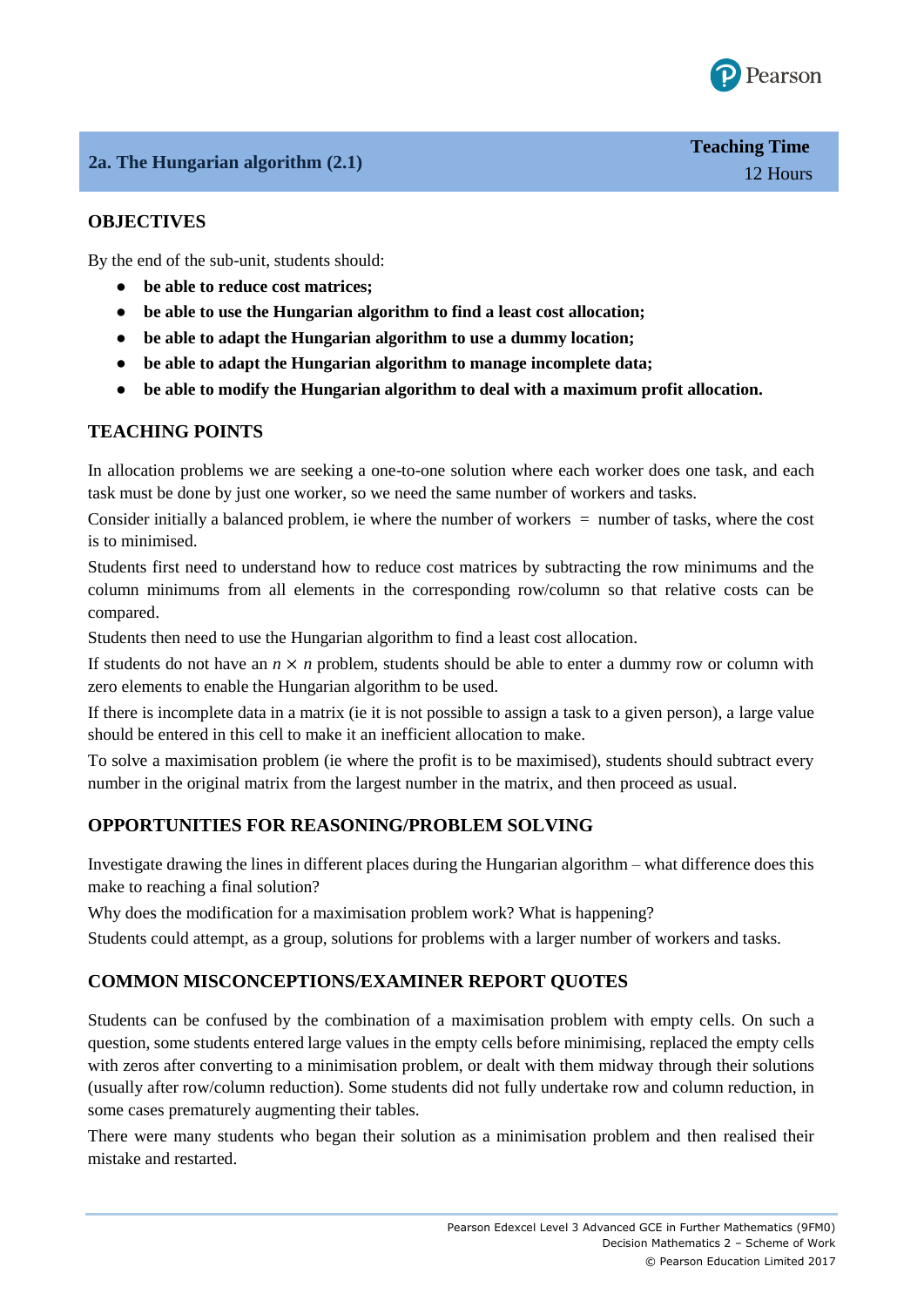

The number of arithmetic errors is small but significant, sometimes caused by students misreading their own handwritten numbers.

#### **NOTES**

This topic can be linked to matchings and bipartite graphs, which is not part of this specification. However, students may find it useful to visualise an allocation problem using a bipartite graph.

Students should reduce rows first. The idea of a dummy location is required.

The adaption of the algorithm to manage incomplete data is required.

To deal with a maximum profit allocation, students should subtract all the values (in the original matrix) from the largest value (in the original matrix).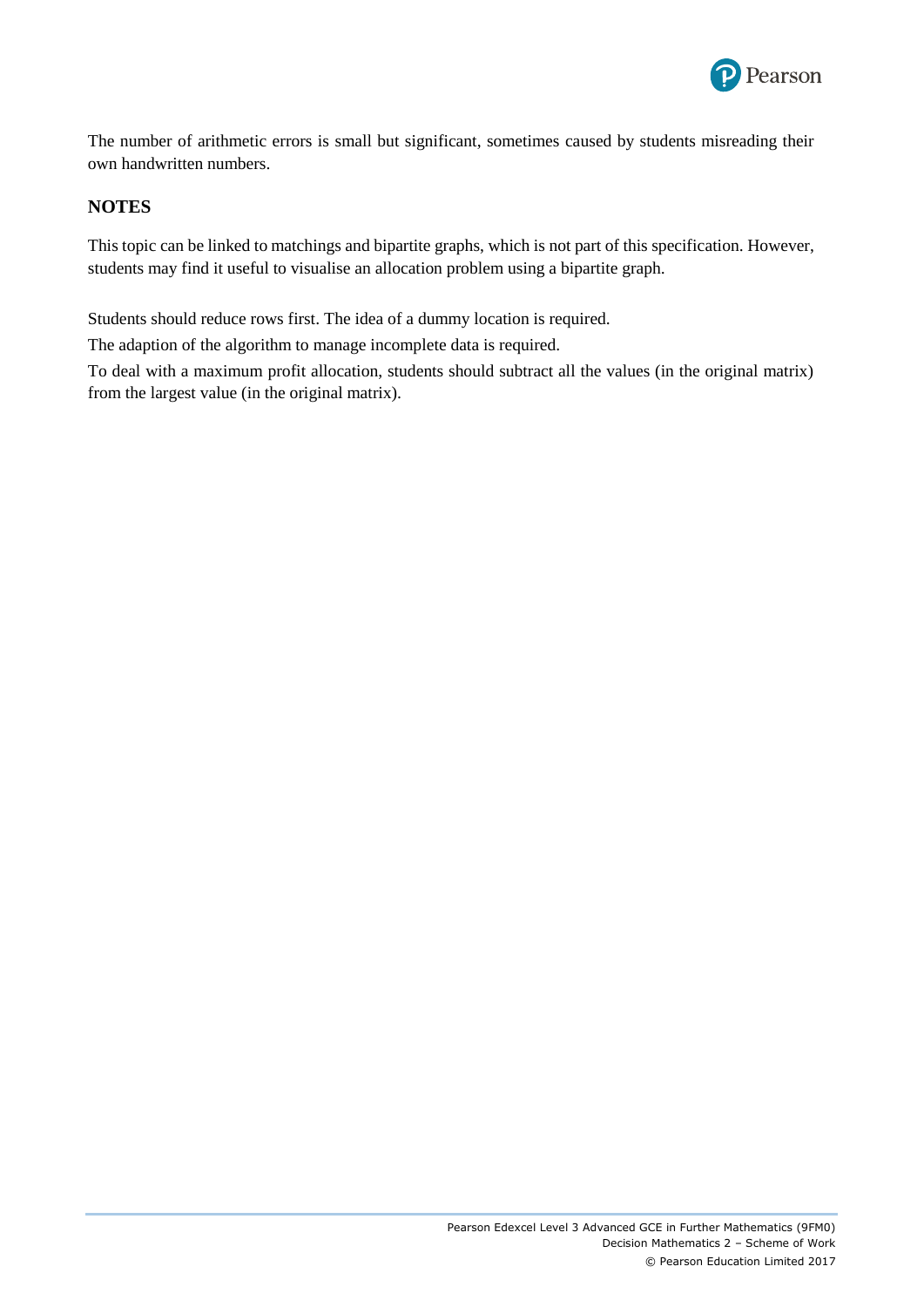

#### **2b. Formulation as a linear programming problem (2.2)**

#### **OBJECTIVES**

By the end of the sub-unit, students should:

● be able to formulate an allocation problem as a linear programming problem.

#### **TEACHING POINTS**

Students should be familiar with:

- defining decision variables
- writing the objective function
- writing all constraints.

This is a straight-forward section to learn, however, students should be reminded to take care and be precise with their solution. It is common for students to define their decision variables in one way and then use different variables for their constraints or objective function.

Parallels should be drawn with the transportation problem (ie the allocation problem is a special case of the transportation problem), however, students should be clear about the differences between them and how this relates to the formulation of the linear programming problem.

#### **OPPORTUNITIES FOR REASONING/PROBLEM SOLVING**

It is useful to discuss the use of binary coding here, which could lead in to some investigative work on binary coding.

#### **COMMON MISCONCEPTIONS/EXAMINER REPORT QUOTES**

Some students have completely misunderstood a question to formulate a problem as a linear programming problem, instead routinely setting about using the Hungarian algorithm. Many students make a confused attempt at defining their variables or define them in a way that is inconsistent with their later work, where a minority lose a variable altogether, using the subscripts only (see also Unit 1 Transportation Problems above). With maximisation problems, those who modify their matrix generally used these values in their objective function, although a number state that they were maximising instead of minimising. Others used the original matrix when writing the objective function. A significant number of candidates made errors with their constraints, by writing them as inequalities or using coefficients other than 1 or with inconsistent notation.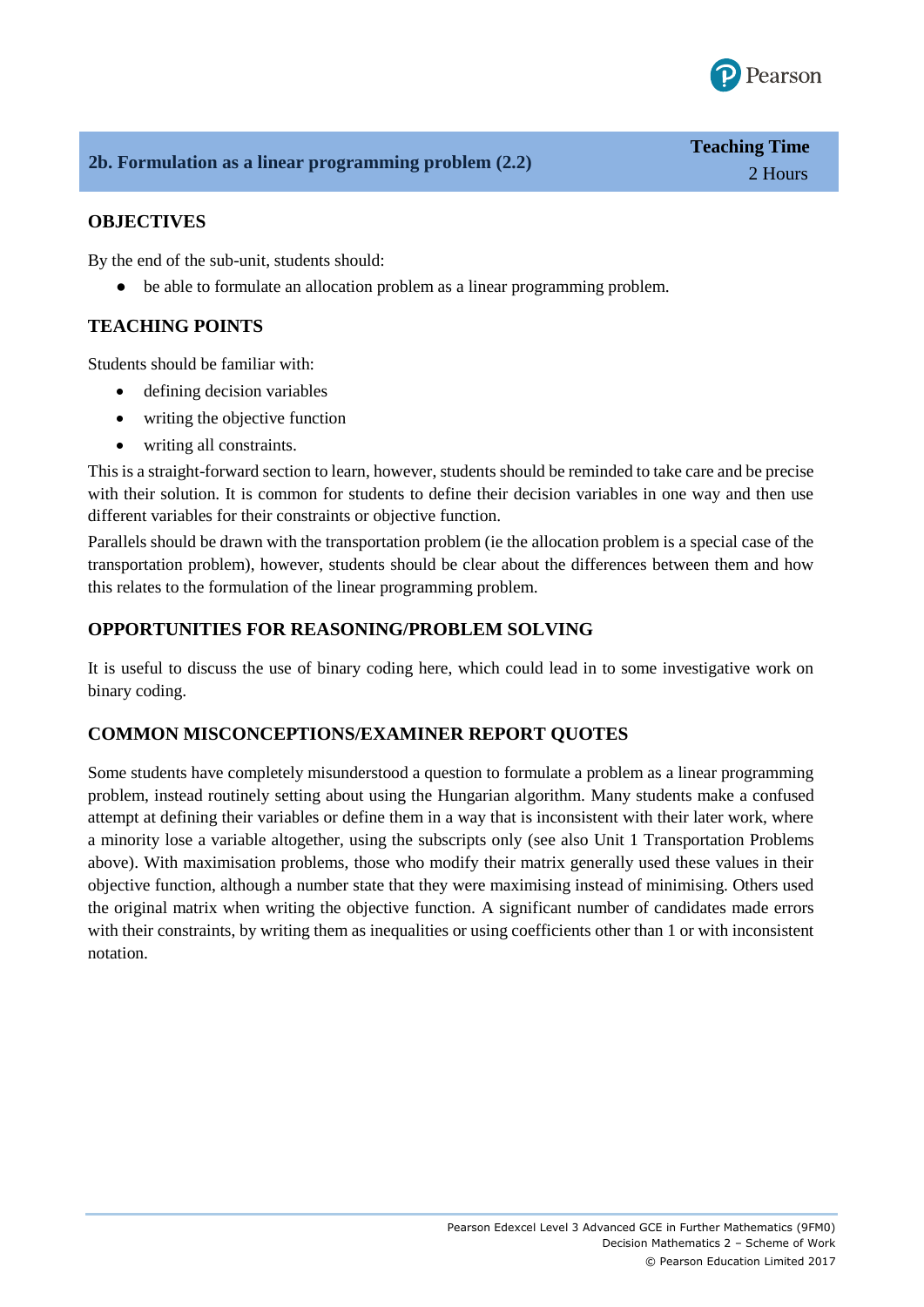

#### **SPECIFICATION REFERENCES**

- **3.1 Cuts and their capacity.**
- **3.2 Use of the labelling procedure to augment a flow to determine the maximum flow in a network.**
- **3.3 Use of the max–flow min–cut theorem to prove that a flow is a maximum flow.**
- 3.4 Multiple sources and sinks. Vertices with restricted capacity.
- 3.5 Determine the optimal flow rate in a network, subject to given constraints.

#### **PRIOR KNOWLEDGE**

A Level Further Mathematics - Decision Mathematics 1

1 Introduction to graph theory (See SoW Unit 1c)

#### **KEYWORDS**

Capacitated directed networks/graphs or capacitated digraphs, capacity, source, sink, flow, feasibility condition, conservation condition, saturated, cut, initial flow, labelling procedure, flow-augmenting route, backflow, maximum flow-minimum cut theorem, supersource, supersink.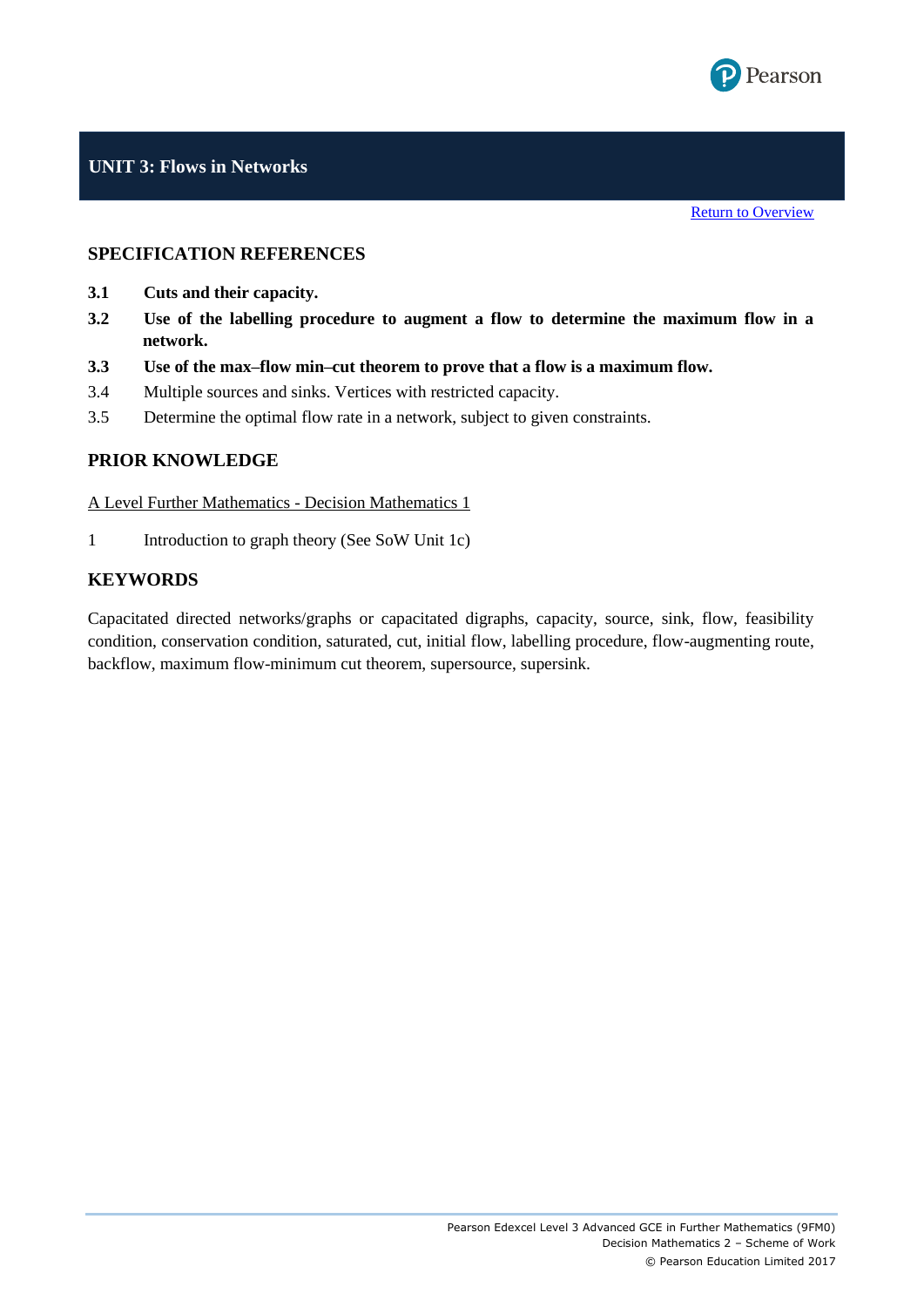

#### **3a. Cuts (3.1)**

#### **OBJECTIVES**

By the end of the sub-unit, students should:

- **understand and use the terminology used in analysing flows through networks;**
- **be able to calculate the capacity (value) of a cut through a network.**

#### **TEACHING POINTS**

Students should be familiar with finding cuts and their values, and evaluating the values of given cuts, dealing correctly with the direction of arcs across the cut.

A **cut**, in a network with source *S* and sink *T,* is a set of arcs (edges) whose removal separates the network into two parts *X* and *Y*, where *X* contains at least *S* and *Y* contains at least *T*.

The **capacity of a cut** is the sum of the capacities of those arcs in the cut which are directed from *X* to *Y*.

#### **OPPORTUNITIES FOR REASONING/PROBLEM SOLVING**

Students can investigate the value (and position) of all cuts for a network – how can they be sure they have found them all?

#### **COMMON MISCONCEPTIONS/EXAMINER REPORT QUOTES**

Many errors are often seen in calculating cuts, either by including the flow on arcs rather than the capacity, or included capacities of arcs crossing from sink to source.

#### **NOTES**

Only networks with directed arcs will be considered. Problems may include both upper and lower capacities.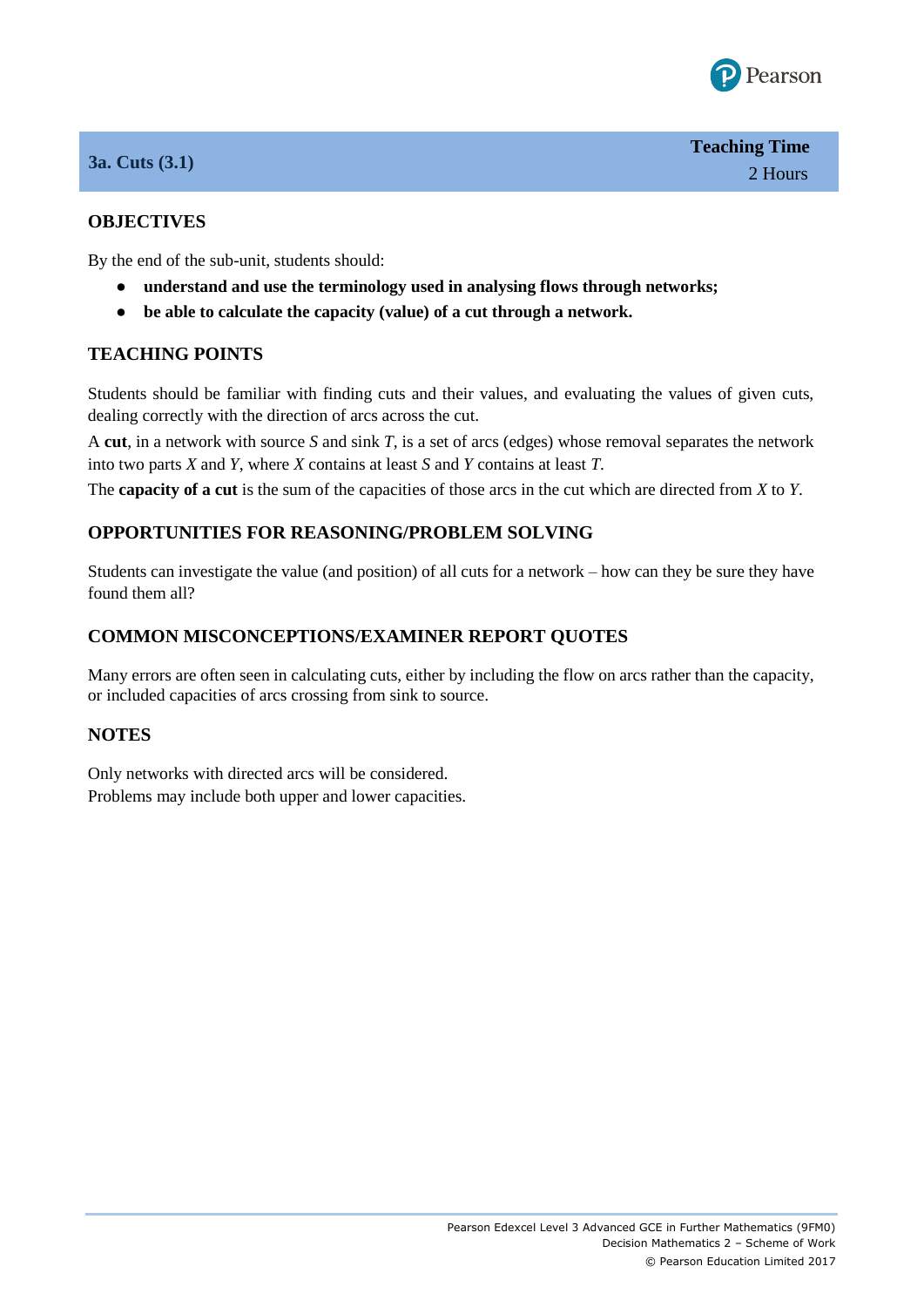

#### **OBJECTIVES**

By the end of the sub-unit, students should:

- **be able to find an initial flow through a capacitated directed network;**
- **be able to start from an initial flow and use the labelling procedure to find flow-augmenting routes to increase the flow through the network.**

#### **TEACHING POINTS**

Students should be familiar with the vocabulary associated with flows through networks, and interpret the information given on networks.

A flow through a network needs to satisfy two conditions:

- The feasibility condition the flow along each arc cannot exceed the capacity of that arc;
- The conservation condition for all vertices except the source and sink vertices, the total flow in to a vertex  $=$  total flow out of a vertex.

If flow  $=$  capacity for an arc, then that arc is saturated.

Students will need to find an initial flow through a network, even though it is often given in an examination. From there, they should be familiar with labelling a network by drawing two arrows on each arc, known as the labelling procedure:

- The "forward" arrow (in the same direction as the arc) identifies the spare capacity on that arc;
- The "backward" arrow (in the opposite direction to the arc) identifies the current flow on that arc.

Flow-augmenting routes from source to sink can then be found. In a flow-augmenting route, it is possible to "travel" backwards down an arc, as long as there is capacity in the direction in which you wish to move (this is known as backflow). The practical interpretation of this is that the flow down an arc is reduced and redirected elsewhere, but this is done holistically by dealing with a complete route from source to sink – students should not consider "re-directing" flow on single arcs, as they would not then be using a flowaugmenting route.

Whilst the labelling procedure is very useful for finding the maximum flow through a network, it can often produce messy diagrams which can be very difficult for an examiner to check. Encourage students to put one neat line through each number that is changed, and to always list their flow-augmenting routes and values outside of their diagram.

The final flow diagram should only have one number on each arc (the flow). It is useful to check that the conservation condition holds at every vertex to ensure that errors have not been made when changing numbers during the labelling procedure.

#### **OPPORTUNITIES FOR REASONING/PROBLEM SOLVING**

Using the feasibility and conservation conditions to find missing flows/capacities on arcs.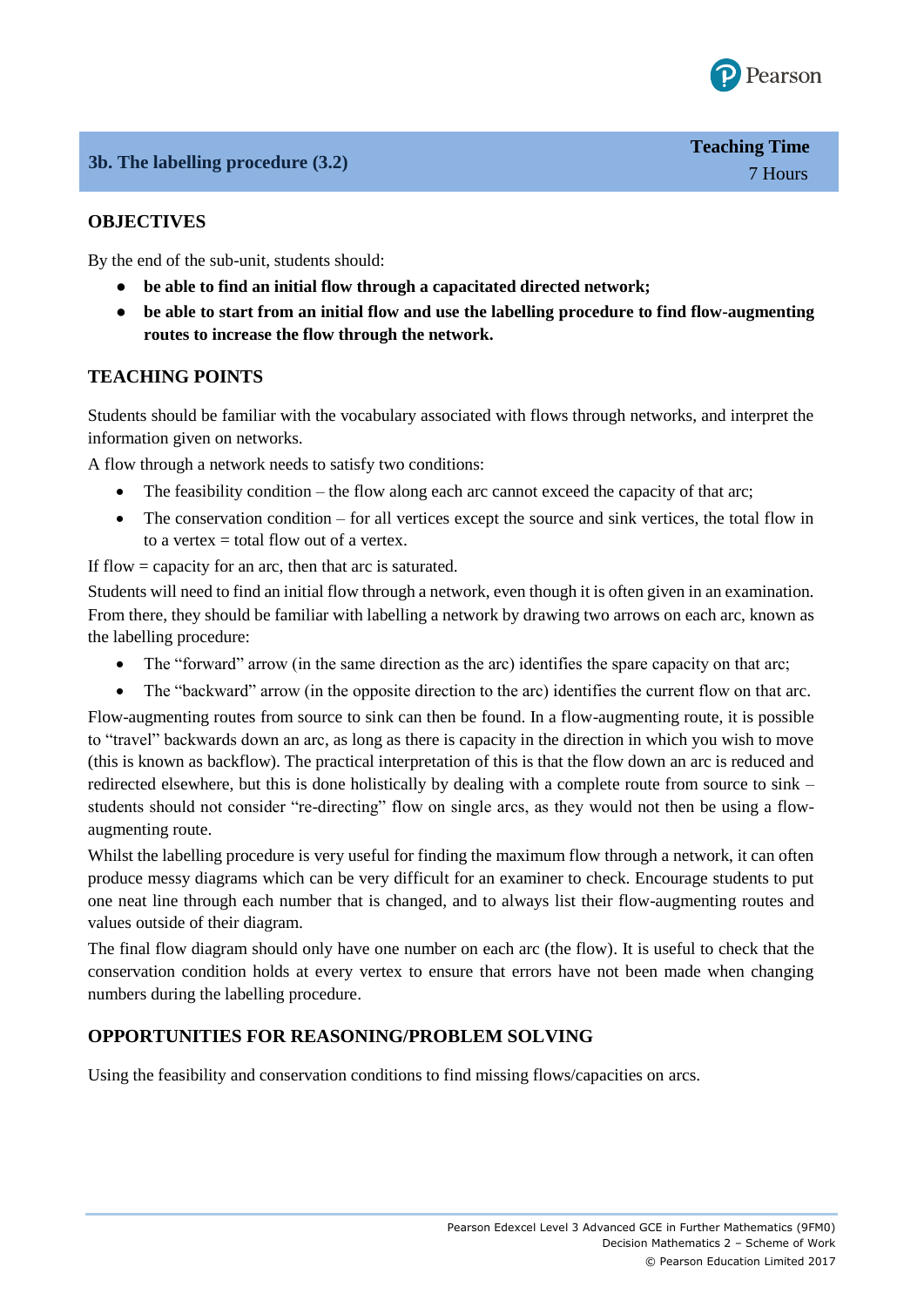

#### **COMMON MISCONCEPTIONS/EXAMINER REPORT QUOTES**

The vast majority of students can find an initial flow and complete a flow diagram. Whilst most can find one or more flow augmenting routes, a significant number fail to obtain the maximum flow. Sometimes students try to increase the flow down an arc by too much, not taking account of the direction of the arc. Students also commonly incorrectly make statements about decreasing the flow in particular arcs, rather than using "backflow" correctly as part of the labelling procedure. When students are asked to show their final flow pattern, it is common to see either one arc left blank or an inconsistent flow pattern, so it is advisable to methodically check every node for 'flow in = flow out'.

#### **NOTES**

The arrow in the same direction as the arc will be used to identify the amount by which the flow along that arc can be increased. The arrow in the opposite direction will be used to identify the amount by which the flow in the arc could be reduced.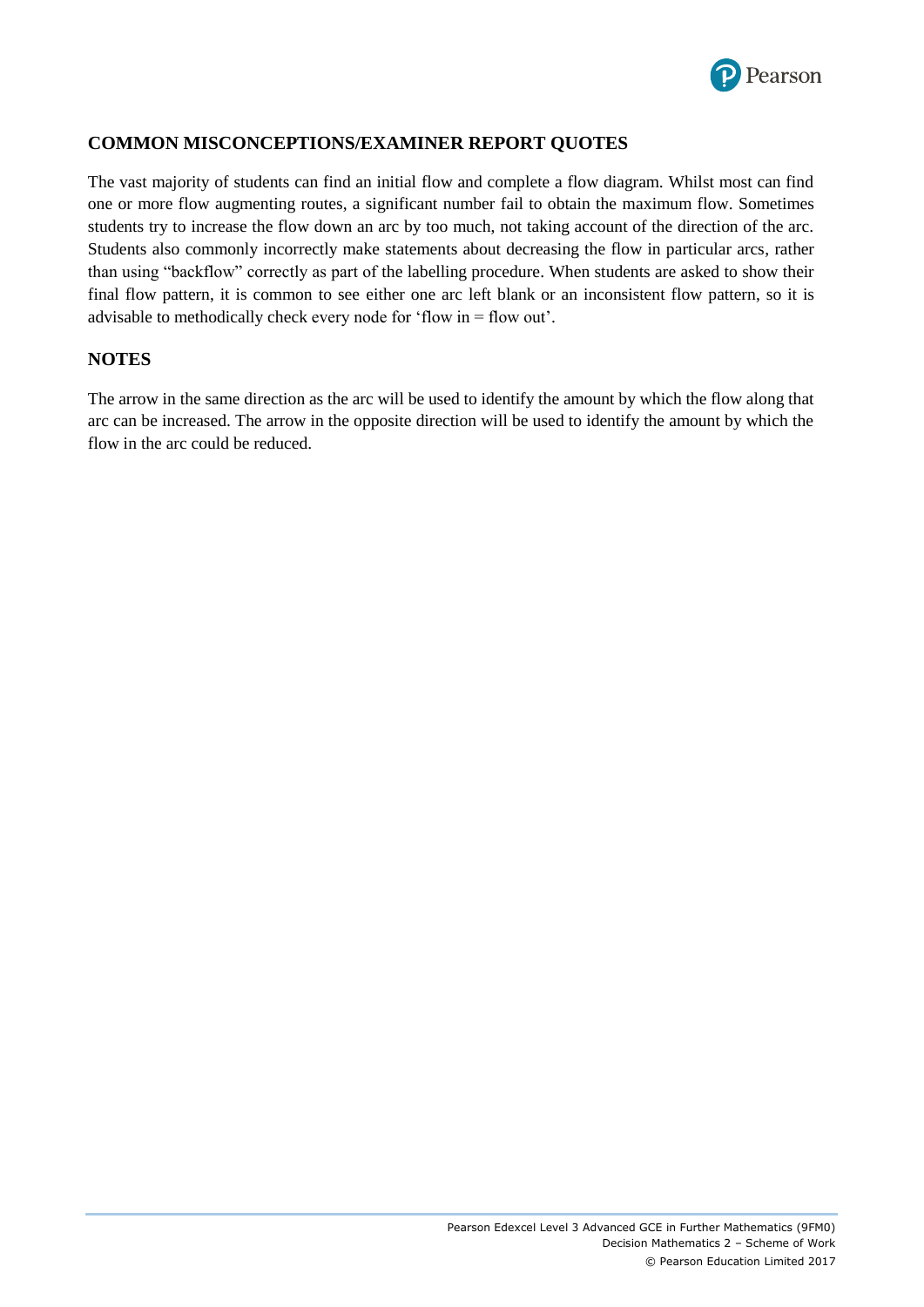

#### **3c. Maximum Flow – Minimum Cut Theorem (3.3)**

#### **OBJECTIVES**

By the end of the sub-unit, students should:

- **be able to find a cut equal in value to that of the maximum flow;**
- **be able to confirm that a flow is maximal using the maximum flow-minimum cut theorem.**

#### **TEACHING POINTS**

Students should be familiar with finding cuts as small as possible – it is advisable to look at the position of saturated arcs to help to find a cut which is equivalent in value to the maximal flow. The minimum cut passes through saturated arcs going through the direction from source to sink, and empty arcs going from sink to source. It is useful to consider practical applications of network flows to consider why the maximum flow – minimum cut theorem is valid.

#### **OPPORTUNITIES FOR REASONING/PROBLEM SOLVING**

Practical scenarios are interesting to consider – for example, could students model a local road network and estimate the number of cars that could pass along each road in a minute, to evaluate the effectiveness of the local road network. An extension to this would be to consider the effect of introducing a one-way system.

#### **COMMON MISCONCEPTIONS/EXAMINER REPORT QUOTES**

Many candidates can attempt to find a cut, but often not equal to the maximum flow. When asked to confirm that a flow is maximal, students must quote the 'maximum flow – minimum cut' theorem. It is also advisable for students to draw the cut on the diagram showing their maximal flow pattern rather than just stating the arcs that the cut passes through in order to make their working clear. Those that quote the theorem without finding a cut will gain no marks, as they are not actually using the theorem. Students should be reminded to refer to the original diagram containing the flow capacities, when considering possible cuts, rather than their optimal solution.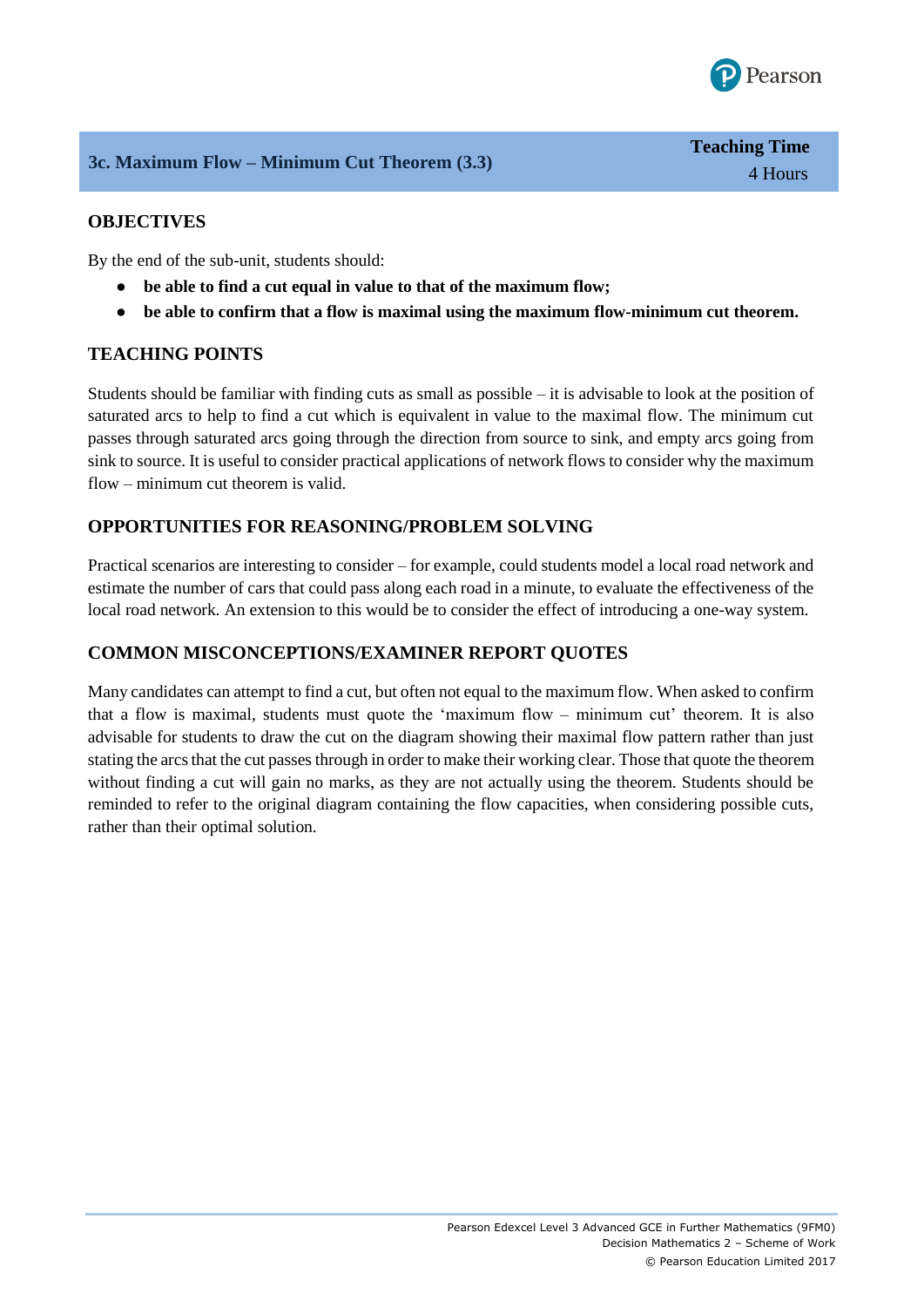

#### **OBJECTIVES**

By the end of the sub-unit, students should:

- be able to adapt the model to deal with networks with multiple sources and/or sinks;
- be able to adapt the model to deal with vertices with restricted capacity.

#### **TEACHING POINTS**

Students need to be able to add a supersource and supersink to a network with multiple sources/sinks, before using the labelling procedure as before to find a maximum flow through a network.

If a network has several sources *S*<sup>1</sup> , *S*<sup>2</sup> , . . ., then these can be connected to a single **supersource** *S*. The capacity of the edge joining *S* to  $S_1$  is the sum of the capacities of the edges leaving  $S_1$ .

If a network has several sinks  $T_1, T_2, \ldots$ , then these can be connected to a **supersink** *T*. The capacity of the edge joining  $T_1$  to  $T$  is the sum of the capacities of the edges entering  $T_1$ .

If a vertex has a **restricted capacity** then this can be replaced by two unrestricted vertices connected by an edge of the relevant capacity.

#### **OPPORTUNITIES FOR REASONING/PROBLEM SOLVING**

Present students with the scenario of multiple sources and sinks, and see if they can develop the idea of supersource and supersink, including the restrictions upon the arcs joining these.

#### **COMMON MISCONCEPTIONS/EXAMINER REPORT QUOTES**

When directed, students can comfortably add a supersource and supersink. However, often, students do not carry this through to the rest of the question, meaning that a lot of subsequent marks are lost.

#### **NOTES**

Problems may include vertices with restricted capacity.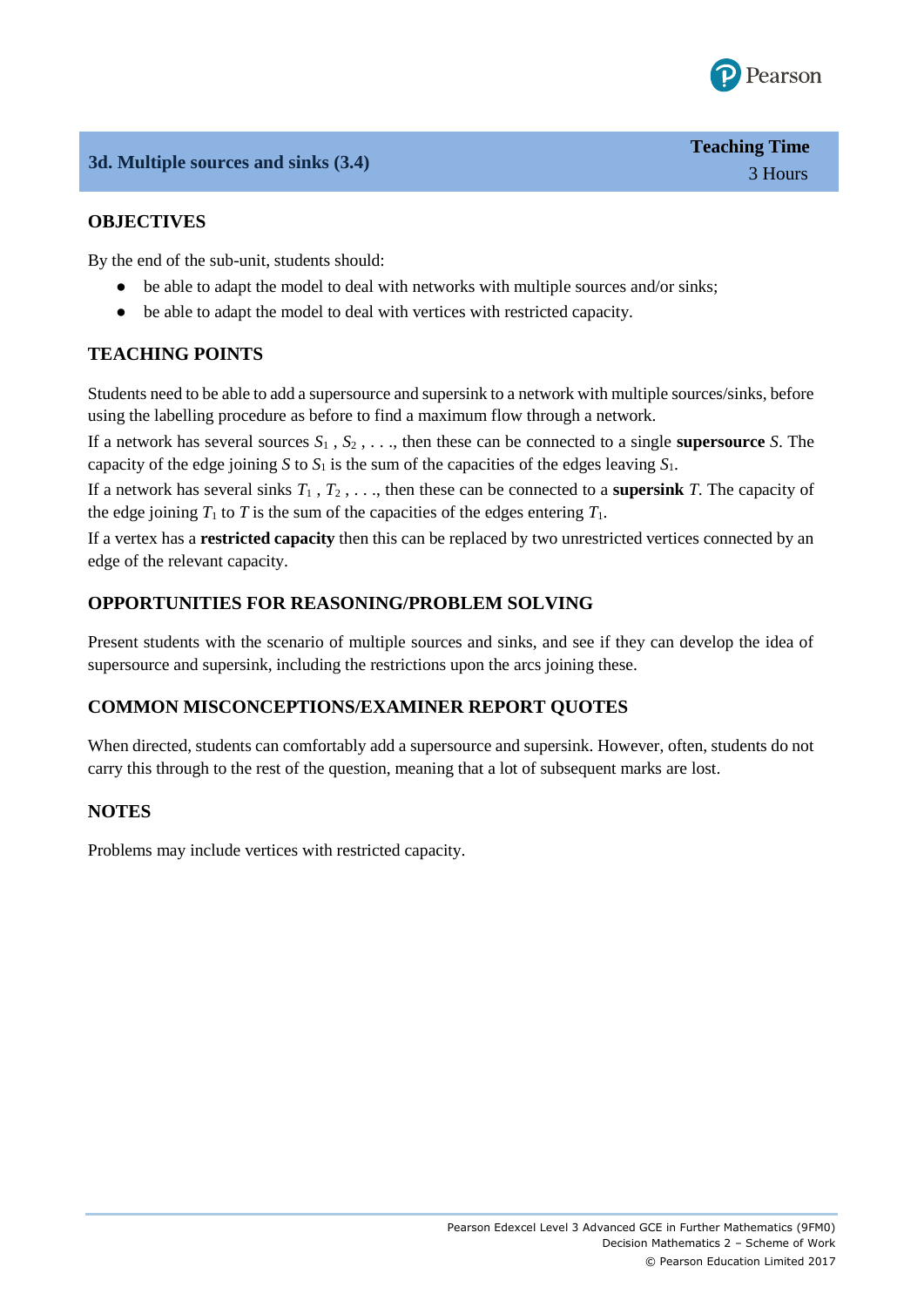

#### **3e. Optimal flow rates (3.5)**

#### **OBJECTIVES**

By the end of the sub-unit, students should:

- be able to calculate upper and lower capacities through a network;
- be able to determine the optimal flow rate in a network subject to given constraints.

#### **TEACHING POINTS**

If a problem contains both **upper** and **lower capacities** then the capacity of the cut is the sum of the upper capacities for arcs that cross the cut in the direction from *S* to *T* minus the sum of the lower capacities for arcs that cross the cut in the direction from *T* to *S*.

The maximum flow – minimum cut theorem can therefore be adapted to verify the value of a minimum cut.

#### **OPPORTUNITIES FOR REASONING/PROBLEM SOLVING**

Logical deduction can be used to establish the minimum and maximum flow through a network by considering the upper and lower capacities of each arc.

#### **COMMON MISCONCEPTIONS/EXAMINER REPORT QUOTES**

Students can forget to take in to account the lower capacities of the arcs going from *T* to *S* when calculating a cut. Students who do not fully understand problems with upper and lower capacities just ignore the lower capacities and only deal with the upper.

#### **NOTES**

Problems may include both upper and lower capacities.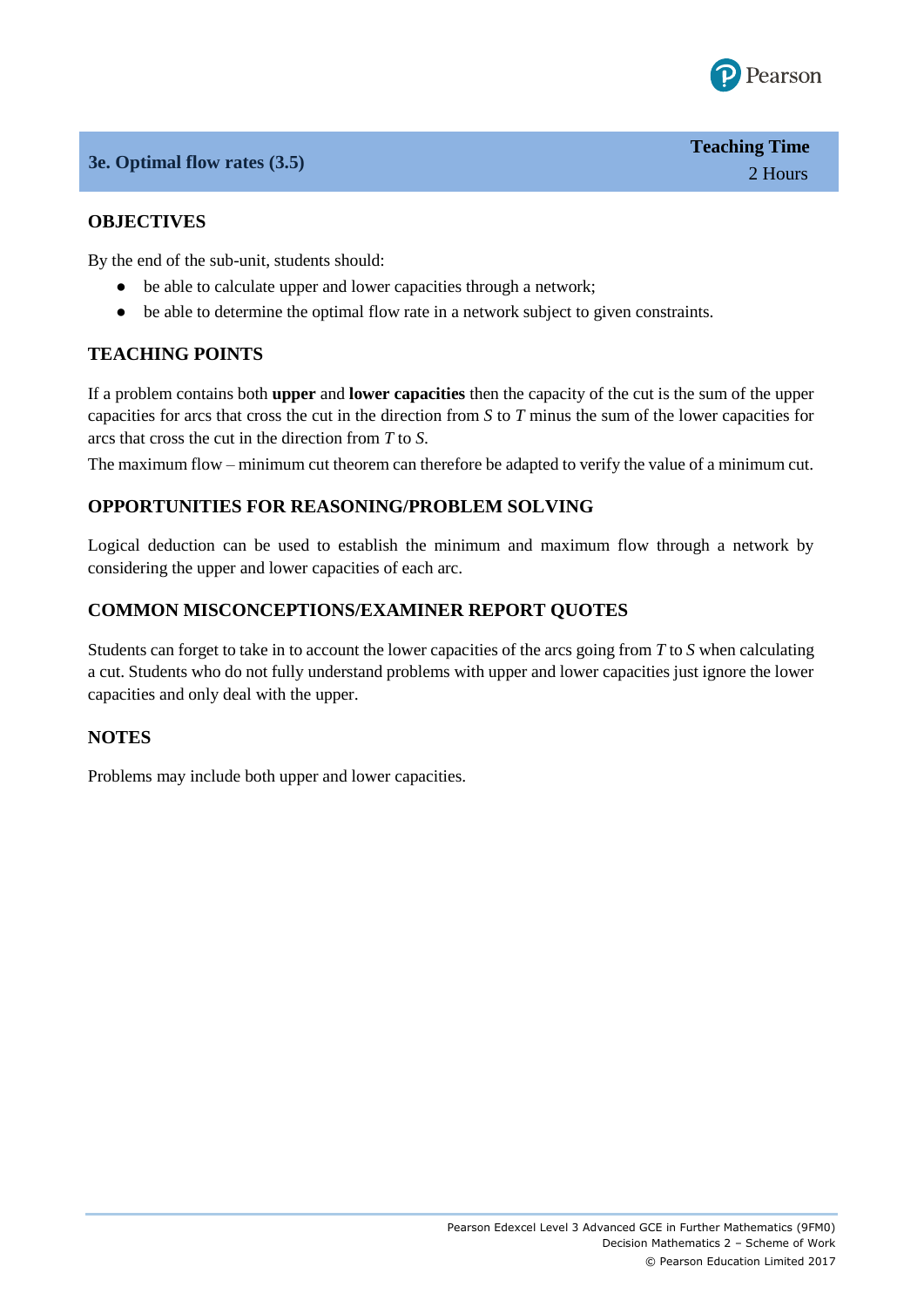

#### **UNIT 4: Dynamic Programming**

**[Return to Overview](#page-2-0)** 

#### **SPECIFICATION REFERENCES**

4.1 Principles of dynamic programming. Bellman's principle of optimality. Stage variables and State variables. Use of tabulation to solve maximum, minimum, minimax or maximin problems.

#### **PRIOR KNOWLEDGE**

A Level Further Mathematics - Decision Mathematics 1

- 1 Introduction to algorithms (See SoW Unit 1a)
- 1 Introduction to graph theory (See SoW Unit 1c)
- 2.2 Dijkstra's algorithm (See SoW Unit 2b)

#### **KEYWORDS**

Bellman's principle of optimality, stage, state, action, destination, value, minimax, maximin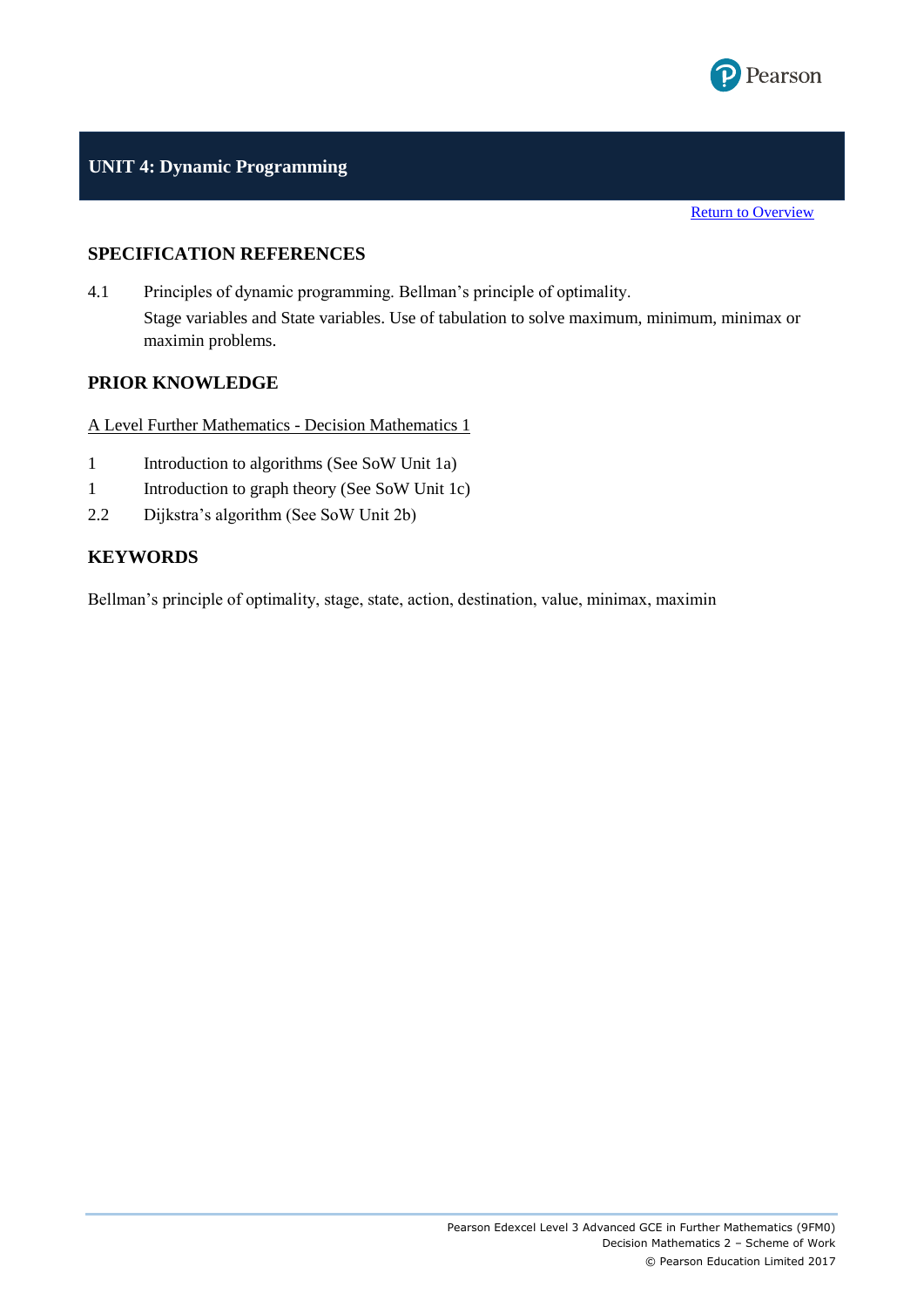

#### **OBJECTIVES**

By the end of the sub-unit, students should:

- understand the terminology and principles of dynamic programming;
- understand Bellman's principle of optimality;
- understand and use stage variables and state variables;
- be able to use dynamic programming to solve maximum and minimum problems, presented in network or table form;
- be able to use dynamic programming to solve minimax and maximin problems, presented in network or table form.

#### **TEACHING POINTS**

**Bellman's principle** for dynamic programming is 'Any part of an optimal path is optimal.' Dynamic programming is a versatile technique for solving multistage decision making problems.

Students must understand that the basic principle of dynamic programming is that you work backwards through a network, or problem presented in tabular form. Students should be familiar with both forms, being able to model a situation using either form. They should then be able to interpret their solution in the practical context.

**Stage** – a move along the path from the initial vertex to the final vertex

**State** – the vertex being considered

**Action** – a directed arc from one stage to the next

**Destination** – the arrival vertex having taken an action

**Value** – the sum of the weights on the arcs used in a sequence of actions

If presenting the solution in tabular form, students should be encouraged to use the headings of

"stage – state – action – destination – value"

Optimal values at each stage are denoted by \* and it is these which should be carried through to the next stage (a key part of the dynamic programming procedure).

Dynamic programming can be used for a wide variety of problems, including to find a shortest path, so it is useful to draw parallels with this topic from Decision Mathematics 1.

The **minimax route** is the one in which the maximum value of the individual arcs used is as small as possible.

The **maximin route** is the one in which the minimum value of the individual arcs used is as large as possible.

#### **OPPORTUNITIES FOR REASONING/PROBLEM SOLVING**

Many practical problems can be solved using dynamic programming, and one of the hardest things students find is how to model a practical situation correctly using dynamic programming. Students should therefore have experienced a wide variety of practical problems – for example, shortest path, allocation, production planning, stock control, investment planning. Any multistage problems which aim to optimise time, profit, cost or resources could be considered. Students should also be encouraged to construct a diagram where appropriate to visualise each stage.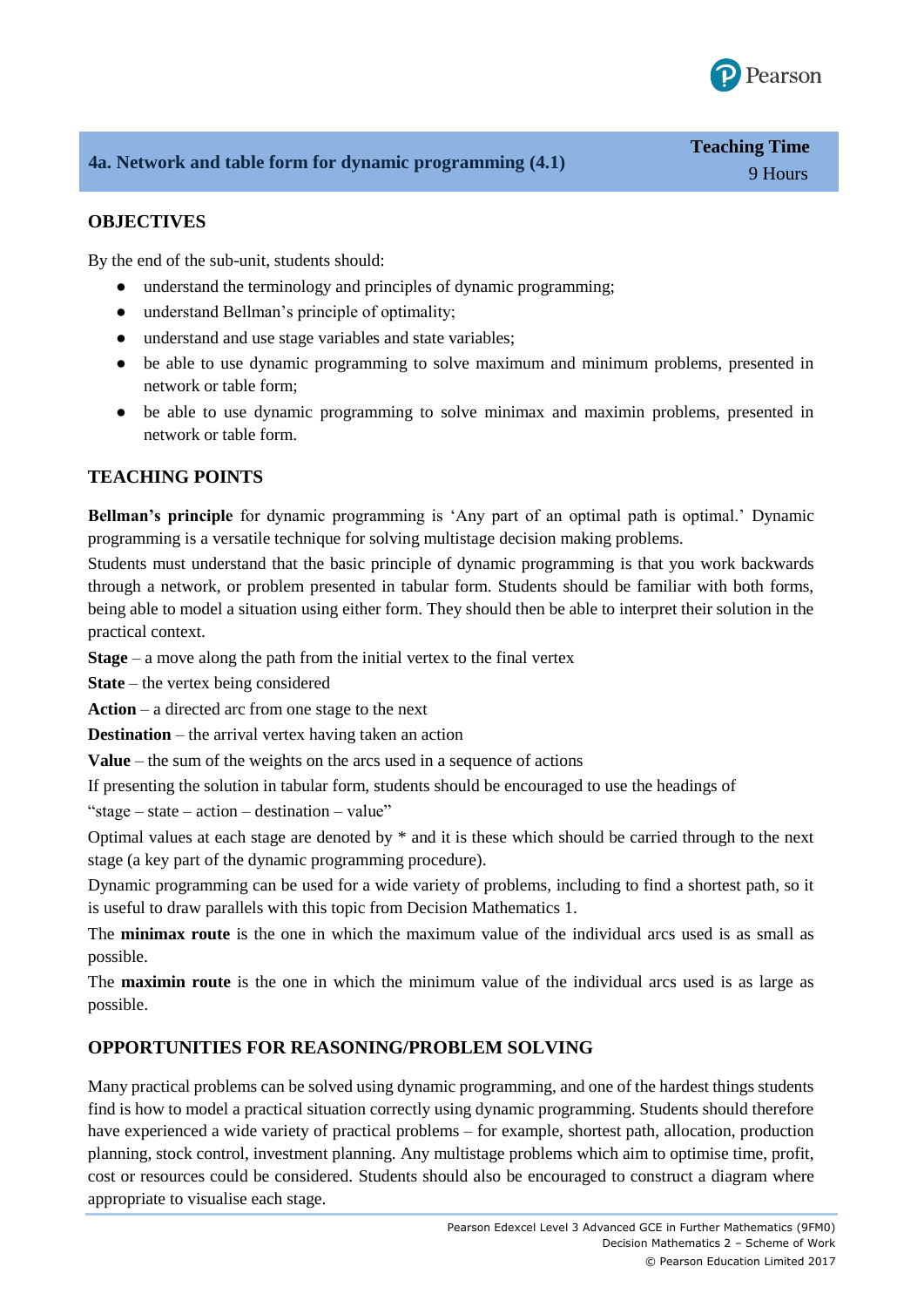

#### **COMMON MISCONCEPTIONS/EXAMINER REPORT QUOTES**

This is a question that students either do very well or very badly on. If students are able to show a clear grasp of how to use the given information to work backwards through their table, from one stage to the next using the correct relevant values at each stage, they usually obtain a completely correct final solution. Some students will make errors when choosing the correct elements to include in calculations or in the arithmetic, and a few will forget to carry forward previous optimal values but most will continue correctly. Many students cross working out and then attempt to squeeze in alternative answers, making it very difficult for examiners to actually mark their work.

Sometimes extra rows are seen but a significant number of students will lose marks if they are deleting or omitting a state. If students are doing this, it is because they seem to be considering the demand at an earlier time, and concluding it would not be possible. In essence these students are working forwards and not backwards; this is a common error when applying the principles of dynamic programming. Students should be advised that in Decision Mathematics they must rigorously apply the algorithm, rather than introduce their own logic or common sense. A small minority of students will start to apply the algorithm going forwards, and would score no marks as they are not using the principles of dynamic programming.

#### **NOTES**

Students should be aware that any part of the shortest/longest path from source to sink is itself a shortest/longest path, that is, any part of an optimal path is itself optimal. Both network and table formats are required.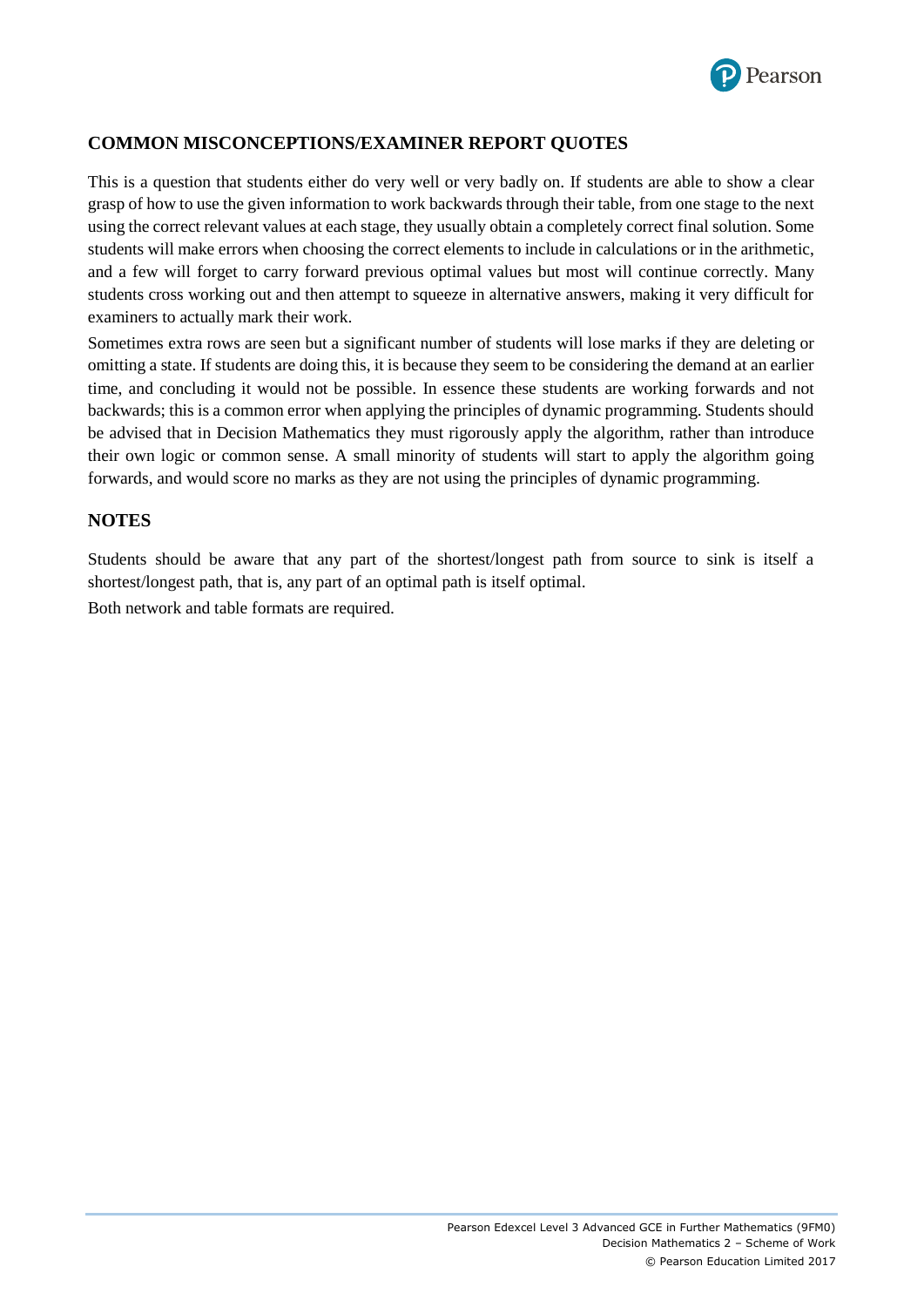

**[Return to Overview](#page-2-0)** 

#### **SPECIFICATION REFERENCES**

- **5.1 Two person zero-sum games and the pay-off matrix.**
- **5.2 Identification of play safe strategies and stable solutions (saddle points).**
- 5.3 Reduction of pay-off matrices using dominance arguments.
- **5.4 Optimal mixed strategies for a game with no stable solution by use of graphical methods for**   $2 \times n$  or  $n \times 2$  games where  $n = 1, 2, 3$  or 4
- 5.5 Optimal mixed strategies for a game with no stable solution by conversion of higher order games to linear programming problems that can then be solved by the Simplex algorithm.

#### **PRIOR KNOWLEDGE**

#### A Level Further Mathematics - Decision Mathematics 1

- 1 Introduction to algorithms (See SoW Unit 1a)
- 5 Linear Programming (See SoW Unit 4)

#### **KEYWORDS**

Two- person, zero-sum, pay-off matrix, play safe, stable solution (saddle point), equilibrium, mixed strategy, value of the game, dominance, Simplex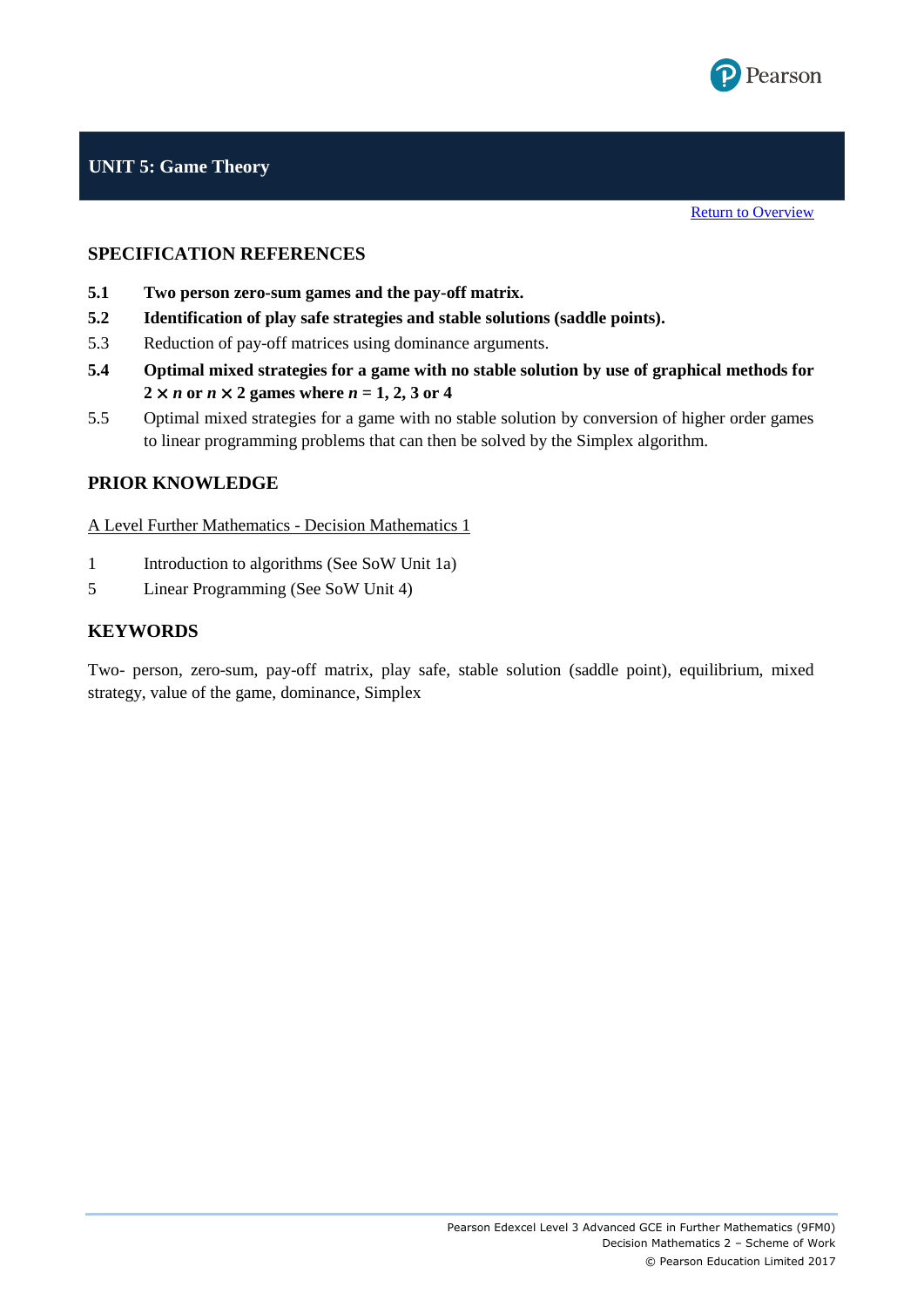

**5a. Two-person zero-sum games (5.1)**

#### **OBJECTIVES**

By the end of the sub-unit, students should:

- **understand what is meant by a two-person game;**
- **understand and use pay-off matrices;**
- **understand the meaning of a zero-sum game.**

#### **TEACHING POINTS**

A **two-person game** is one in which only two parties can play.

A **zero-sum** game is one in which the sum of the losses for one player is equal to the sum of the gains for the other player.

Each element *Cij* of a pay-off matrix shows the gain to the row player (player A) when they play row *i* and the column player (player B) plays column *j*.

Students should be able to change a pay-off matrix from player A's point of view to a pay-off matrix from player B's point of view, by transposing the matrix and multiplying each term by –1.

#### **OPPORTUNITIES FOR REASONING/PROBLEM SOLVING**

The Prisoner's Dilemma is a famous classic example of game theory which is a good way to introduce this topic.

#### **COMMON MISCONCEPTIONS/EXAMINER REPORT QUOTES**

When converting a pay-off matrix to the other players' point of view, many students either multiply by  $-1$ or transpose, but not both as they should do.

#### **NOTES**

A pay-off matrix will always be written from the row player's point of view unless directed otherwise.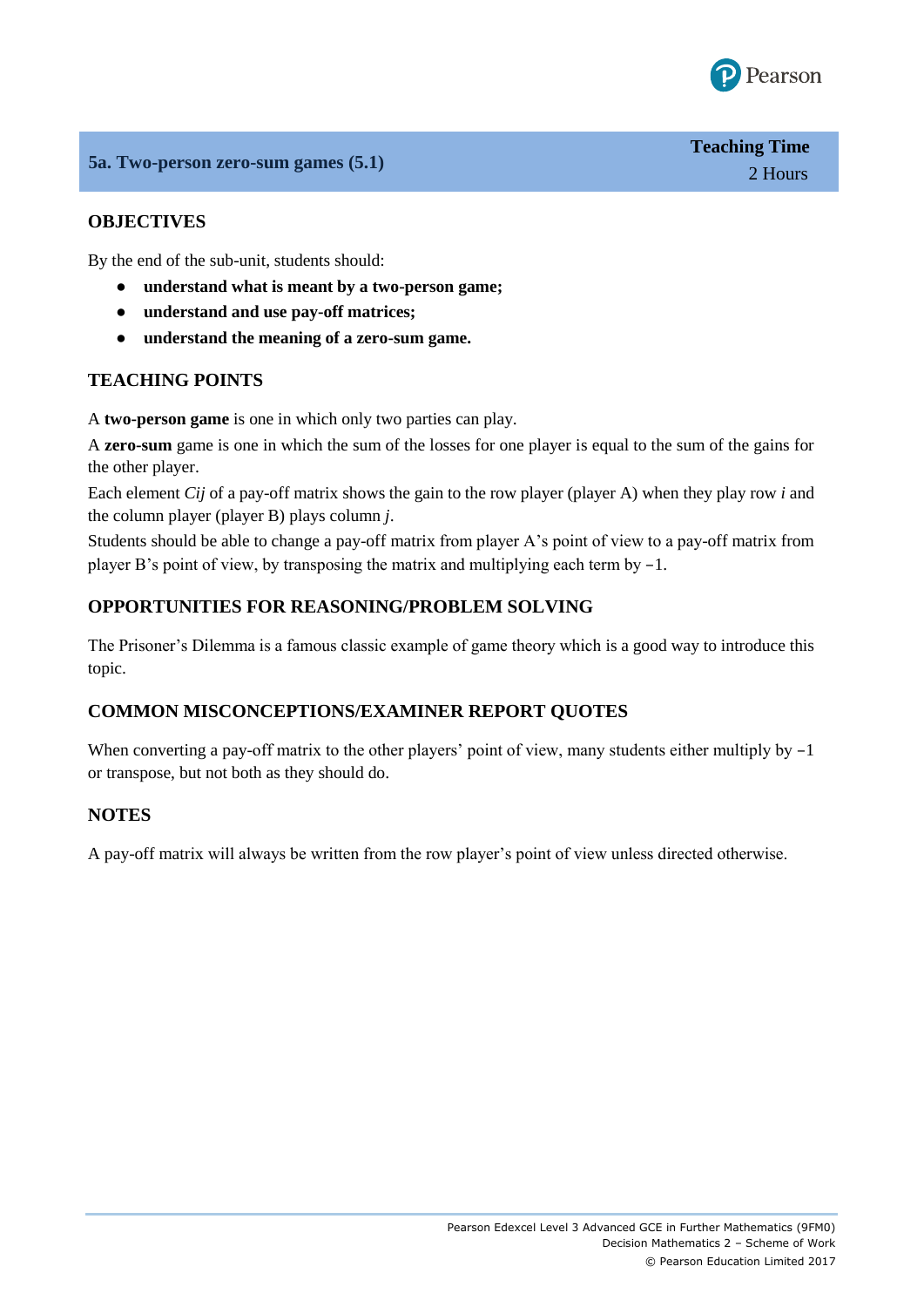

#### **5b. Play-safe strategies (5.2)**

#### **OBJECTIVES**

By the end of the sub-unit, students should:

- **understand what is meant by play safe strategies;**
- **be able to determine the play safe strategy for each player.**

#### **TEACHING POINTS**

To consider what "play safe" means, suppose each player works out what is the worst that could happen for each choice in turn. He then selects the choice which represents the least worst choice.

To determine the play-safe strategy for player A, find the row maximin, and for player B, the column minimax.

If the row maximin  $=$  column minimax, then the game is said to be in equilibrium  $-$  there is a stable solution/saddle point.

#### **OPPORTUNITIES FOR REASONING/PROBLEM SOLVING**

Consider a pay-off matrix – what entries could be changed so that there is a stable solution? What happens to a stable solution if one entry in the matrix is changed?

#### **COMMON MISCONCEPTIONS/EXAMINER REPORT QUOTES**

Students can often correctly find row minimums and column maximums and then deduce that the row maximin was not equal to the column minimax, without clearly identifying these values. A few students do calculate row maximums and column minimums instead of the correct values.

#### **NOTES**

Students should be aware that in a zero-sum game there will be a stable solution if and only if the row  $maximin = the column minimax.$ 

The proof of the stable solution theorem is not required.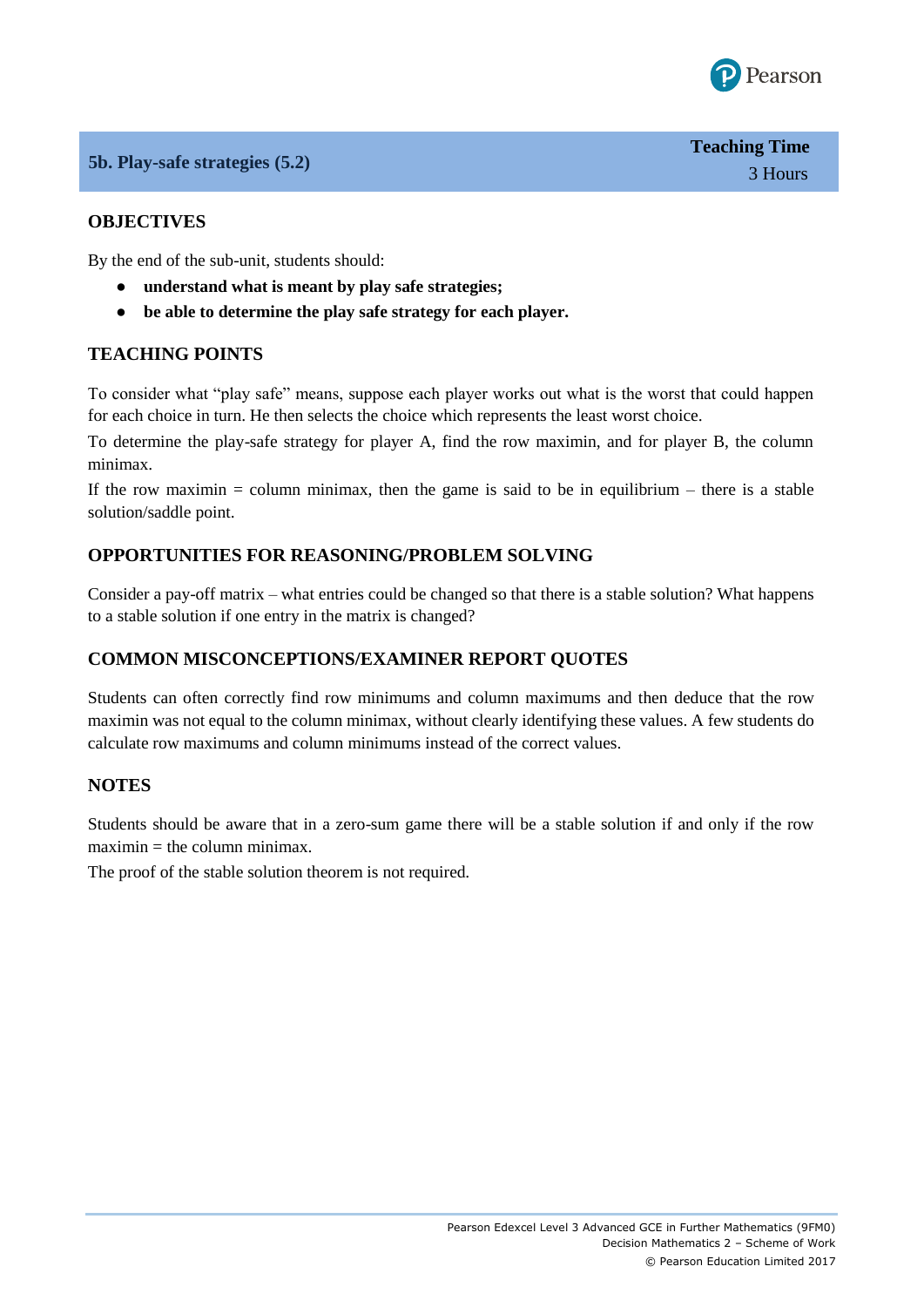

#### **5c. Dominance (5.3)**

#### **OBJECTIVES**

By the end of the sub-unit, students should:

● be able to reduce a pay-off matrix using dominance arguments.

#### **TEACHING POINTS**

If one row X (or column) is always a better option than another row Y (or column), then row X (or column) is said to dominate row Y (or column). This means that the player would always choose the play the dominant X row (or column) in preference to the other, so the Y row (or column) can be deleted from the pay-off matrix.

#### **OPPORTUNITIES FOR REASONING/PROBLEM SOLVING**

Consider what the values in a row or column would need to be for it to be dominated and therefore eliminated.

#### **COMMON MISCONCEPTIONS/EXAMINER REPORT QUOTES**

When students are using the dominance argument, it is common to see the wrong column/row eliminated.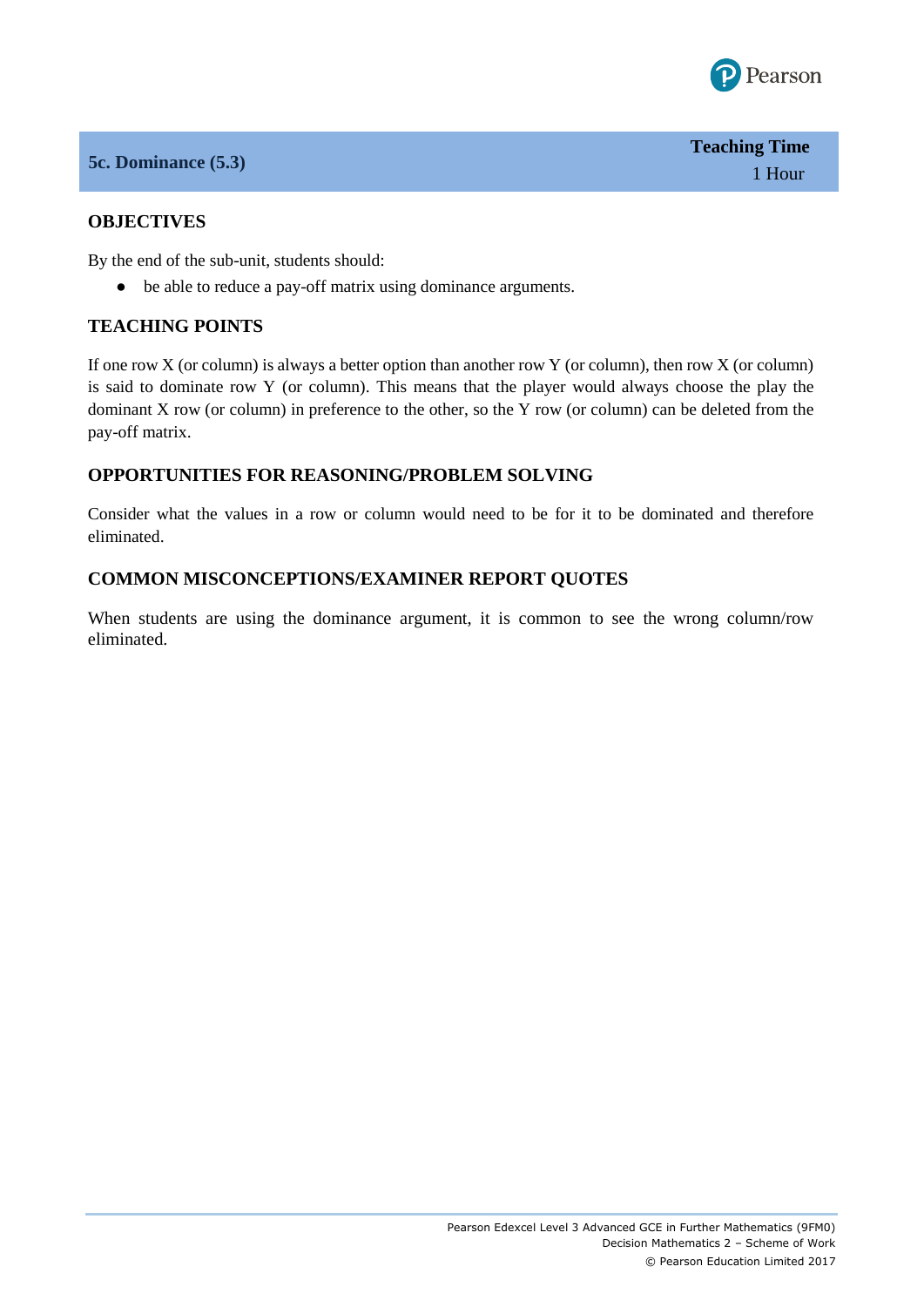

#### **OBJECTIVES**

**By the end of the sub-unit, students should:**

● **be able to determine optimal mixed strategies for a game with no stable solution by use of graphical methods for**  $2 \times n$  **or**  $n \times 2$  **games where**  $n = 1, 2, 3$  **or 4.** 

#### **TEACHING POINTS**

Students should always check to see if there is a stable solution. If not, students should be able to determine a mixed strategy.

For games that are, or can be reduced to,  $2 \times n$  or  $n \times 2$  games, a graphical method can be used. The expected winnings for each player can be calculated, by forming probability equations (use "*p*" and " $1 - p$ " for the player that has a choice of two strategies). To find the optimal strategy, the probability equations can be graphed to find the intersection that gives the highest minimum point (if considering from player A's perspective), and then solved algebraically.

#### **OPPORTUNITIES FOR REASONING/PROBLEM SOLVING**

Students should carefully consider whether they are solving the problem from the perspective of player A or player B, and how this affects the graphical approach.

#### **COMMON MISCONCEPTIONS/EXAMINER REPORT QUOTES**

When using the graphical approach, candidates will score no marks if they do not interact with the graph, and instead just solve 3 pairs of simultaneous equations. Students should draw their probability graph and use this to select the relevant pair of equations to solve algebraically. Many graphs:

- are drawn poorly without rulers,
- go beyond the axes at  $p = 0$  and  $p = 1$ ,
- have uneven or missing scales on the vertical axes,
- are cramped so that it is difficult to identify the correct optimum point.

When a game needs to be modified to consider the game from the point of view of the other player, students will usually attempt to modify their matrix but may either just change signs, or transpose, rather than correctly doing both.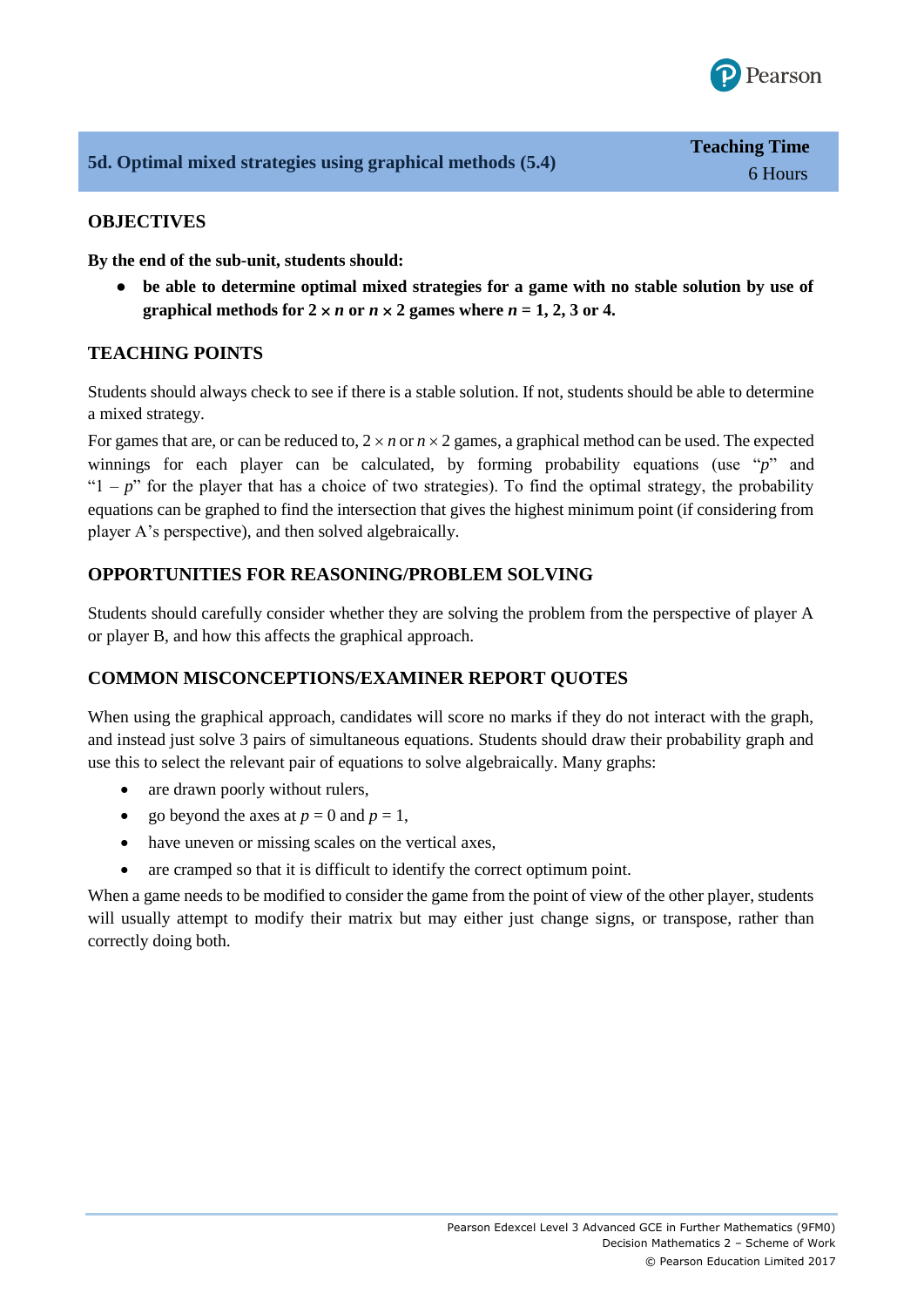

#### **OBJECTIVES**

By the end of the sub-unit, students should:

● be able to determine optimal mixed strategies for a higher order game with no stable solution by converting the game to a linear programming problem that can be solved by the Simplex algorithm.

#### **TEACHING POINTS**

Students should always check to see if there is a stable solution. If not, students should be able to determine a mixed strategy.

For games that cannot be reduced to two strategies for one player, e.g. a  $3 \times 3$  game, an algebraic method must be used. The game should be formulated as a linear programming problem and then the Simplex method can be used. First, all elements in the pay-off matrix are made positive by adding n to each element, so that the feasible region is in the positive quadrant. Then the usual steps for formulating a linear programming problem are used:

- defining decision variables
- writing the objective function
- writing all constraints.

Constraints are written as equations with slack variables introduced so that the information can be put in to a Simplex tableau. This is then solved using the methods learnt in Decision Mathematics 1.

#### **OPPORTUNITIES FOR REASONING/PROBLEM SOLVING**

A detailed discussion should be had to ensure that students understand how a problem can be translated in to constraints and then solved using the simplex algorithm.

#### **COMMON MISCONCEPTIONS/EXAMINER REPORT QUOTES**

When setting up a  $3 \times 3$  game for solution by simplex many students forget to make all values in the matrix positive before writing down their constraints.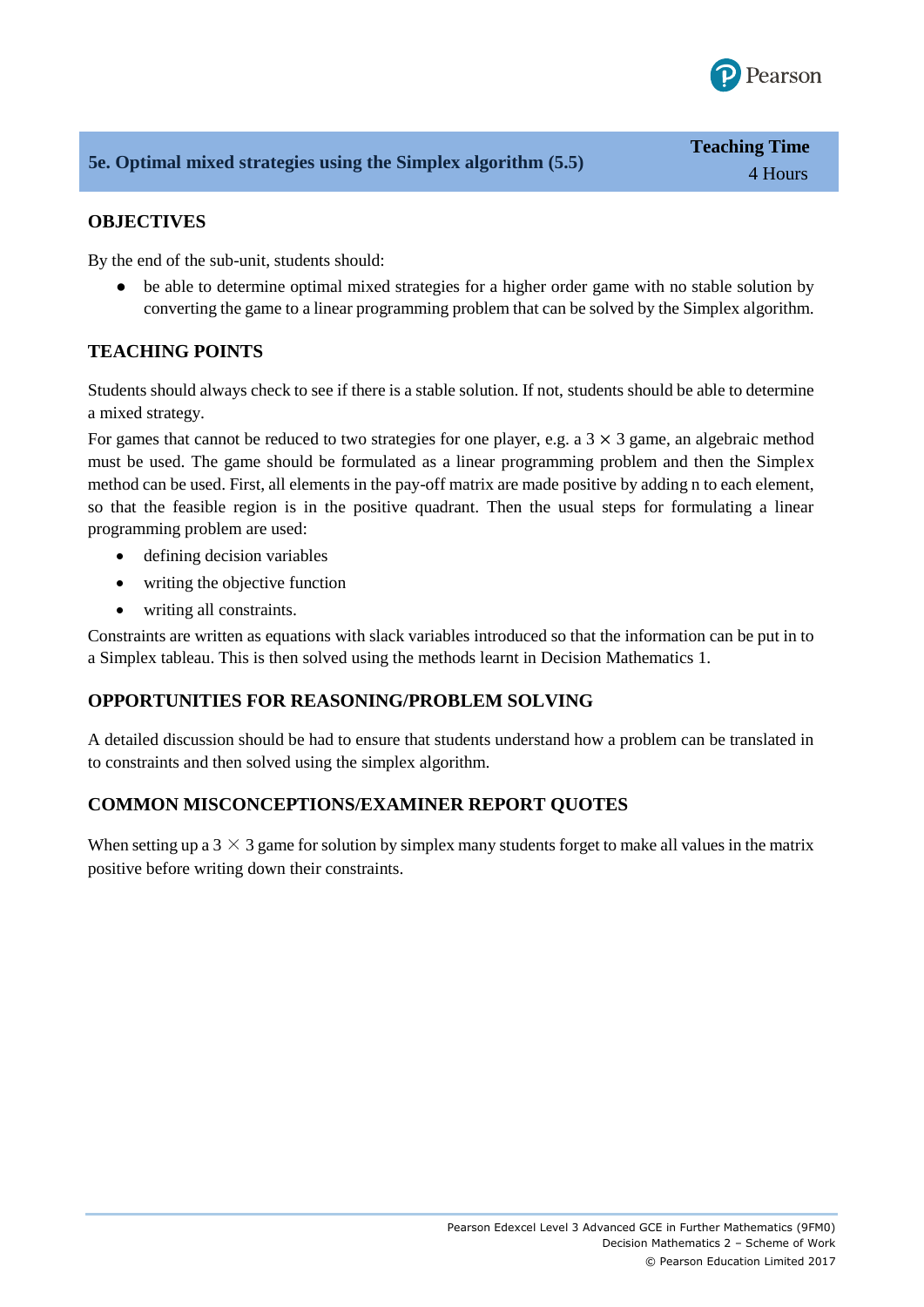

#### **UNIT 6: Recurrence Relations**

**[Return to Overview](#page-2-0)** 

#### **SPECIFICATION REFERENCES**

- **6.1 Use of recurrence relations to model appropriate problems.**
- **6.2 Solution of first** and second **order linear homogeneous and non-homogeneous recurrence relations.**

#### **PRIOR KNOWLEDGE**

#### A Level Mathematics - Pure content

2.10 Partial fractions (See SoW Remaining A level content Unit 2b)

#### A Level Further Mathematics – Core Pure content

2 Complex numbers (See SoW Remaining A level content Unit 1)

#### GCSE (9-1) in Mathematics at Higher Tier

- A23, A24, A25 Sequences
- A18 Solve quadratic equations

#### **KEYWORDS**

Recurrence relation, iteration, first-order, second-order, linear, homogeneous, non-homogeneous, general solution, particular solution, complementary function, auxiliary equation.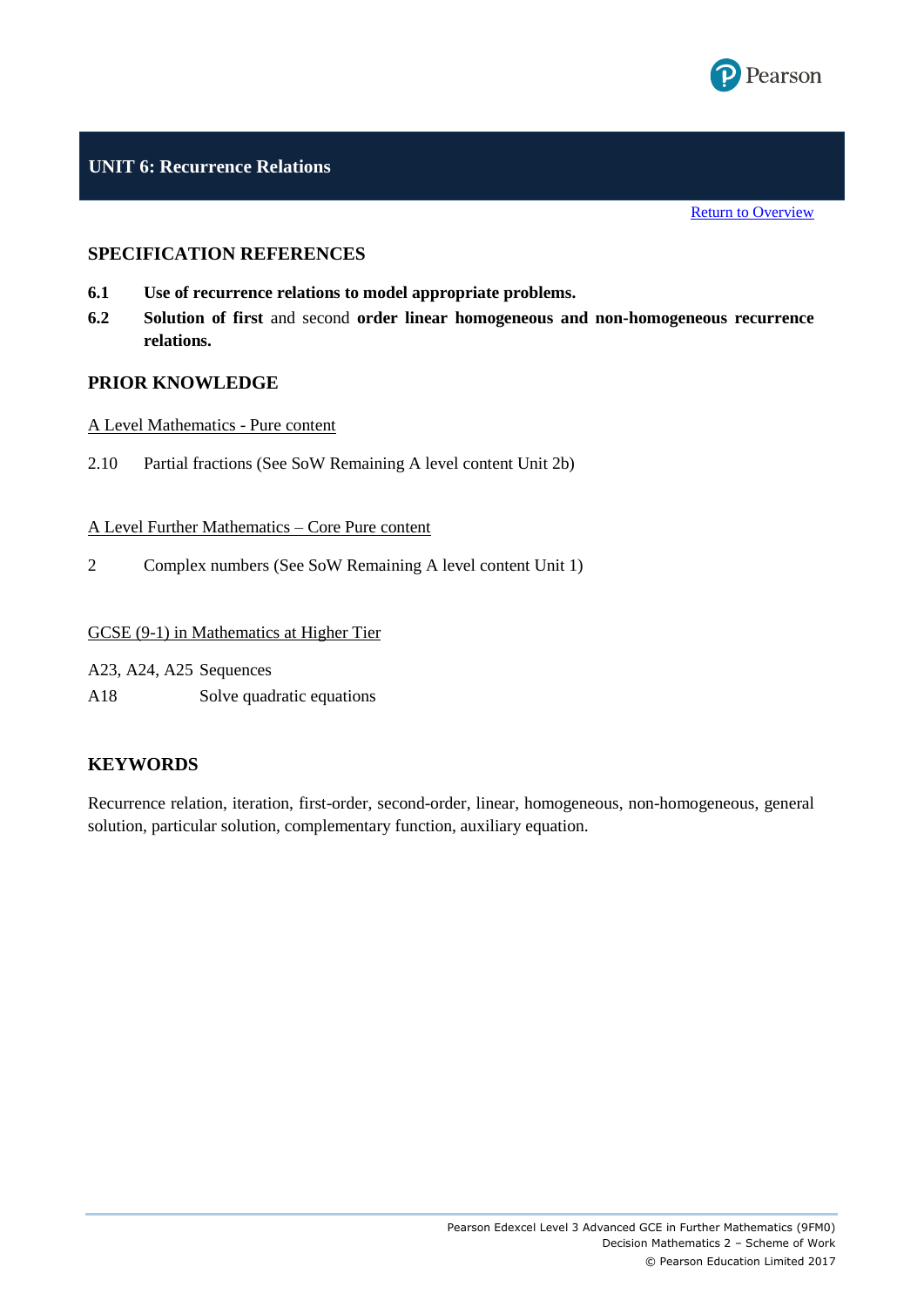

#### **6a. Modelling using recurrence relations (6.1)**

#### **OBJECTIVES**

By the end of the sub-unit, students should:

- **be able to detect problems in context which could be modelled with a recurrence relation;**
- **recognise and describe associated sequences using a recurrence relation;**
- **be able to classify a recurrence relation by its order.**

#### **TEACHING POINTS**

A recurrence relation is an equation of the form:

 $f(n) = u_n + a u_{n-1} + b u_{n-2} + \cdots$ 

The order of a recurrence relation is the difference between the highest and lowest subscript in the equation. Students should be familiar with modelling sequences from GCSE, so a good introduction to this topic is to start with the sequences that they do know, and then see if they can also be expressed as a recurrence relation.

#### **OPPORTUNITIES FOR REASONING/PROBLEM SOLVING**

There are lots of opportunities here to model real-life applications of recurrence relations, for example with the Fibonnaci sequence, population growth, mortgage repayments or similar economic situations.

#### **COMMON MISCONCEPTIONS/EXAMINER REPORT QUOTES**

This topic has not been on the previous Pearson A Level Specification, so no examiner report comments exist.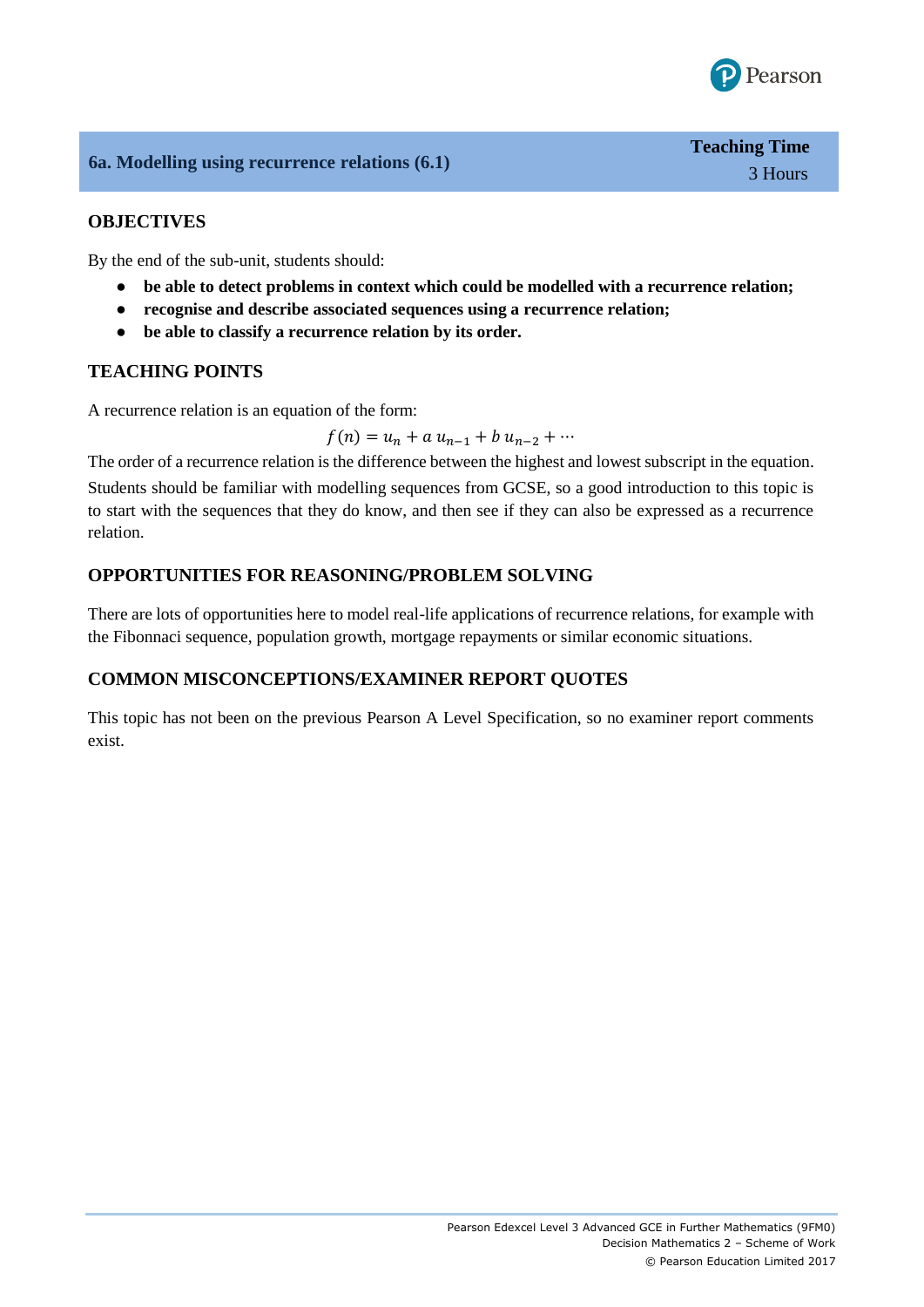

#### **6b. Solving first order recurrence relations (6.2)**

#### **OBJECTIVES**

By the end of the sub-unit, students should:

- **be able to solve a first order recurrence relation;**
- be able to apply solutions to first order recurrence relations to problems in context.

#### **TEACHING POINTS**

First order linear homogeneous recurrence relations with constant coefficients are of the form  $u_{n+1} = k u_n$  with k constant and  $n \ge 1$ , and the general solution is of the form  $u_n = k^{n-1} u_1$ .

First order linear non-homogeneous recurrence relations are of the form  $u_{n+1} = k u_n + c$  and for k and c constant,  $k \neq 1$ , the general solution is  $u_n = k^{n-1} u_1 + \frac{c(k^{n-1}-1)}{k-1}$  $\frac{-1}{k-1}$ .

If a first order linear non-homogeneous recurrence relation has  $k = 1$ , then we have  $u_{n+1} = u_n + c$  which has general solution  $u_n = u_1 + (n - 1)c$ .

#### **OPPORTUNITIES FOR REASONING/PROBLEM SOLVING**

There are lots of opportunities here to investigate real-life applications of recurrence relations, for example with the Fibonnaci sequence, population growth, mortgage repayments or similar economic situations. It can be interesting to investigate the values of *k* for which  $u_{n+1} = k u_n + c$  converges.

#### **COMMON MISCONCEPTIONS/EXAMINER REPORT QUOTES**

This topic has not been on the previous Pearson A Level Specification, so no examiner report comments exist.

Students should be able to deal with alterations in notation, for example starting a sequence with  $u_0$  rather than  $u_1$ .

#### **NOTES**

Students should be able to solve relations such as,

•  $u_{n+1} - 5u_n = 8, u_1 = 1$ 

Students must be able to use recurrence relations to model real life applications e.g. population growth.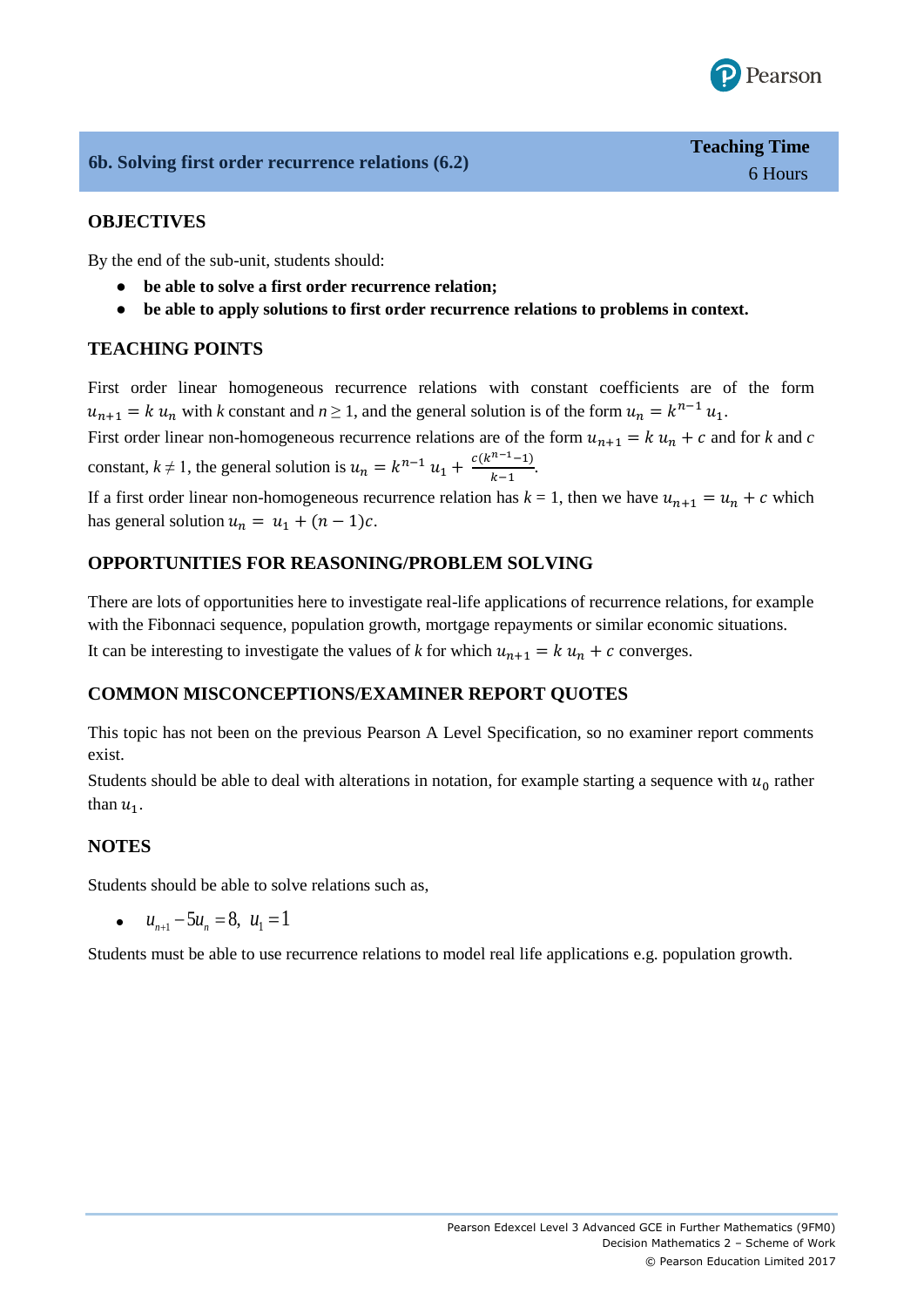

#### **6c. Solving second order recurrence relations (6.2)**

#### **OBJECTIVES**

By the end of the sub-unit, students should:

- be able to obtain the solution of any linear homogeneous second order recurrence relation;
- be able to use generating functions to solve non-homogeneous second order recurrence relations;
- be able to apply solutions to second order recurrence relations to problems in context.

#### **TEACHING POINTS**

Second order linear homogeneous recurrence relations are of the form  $au_{n+2} + bu_{n+1} + cu_n = 0$ , with *a*, *b* and *c* constant and  $n \ge 1$ , and the general solution is found by solving the associated auxiliary equation  $aX^2 + bX + c = 0.$ 

If  $X_1$  and  $X_2$  are solutions of the auxiliary equation, then the general solution is of the form

 $u_n = A X_1^n + B X_2^n$  if  $X_1$  and  $X_2$  are distinct

or 
$$
u_n = A X_1^n + B n X_1^n
$$
 if  $X_1 = X_2$ .

Second order linear non-homogeneous recurrence relations are of the form  $f(n) = \alpha u_{n+2} + b u_{n+1} + c u_n$ , and the general solution is  $u_n$  = complementary function + particular solution.

The complementary function is the general solution of the associated homogeneous equation

 $au_{n+2} + b u_{n+1} + c u_n = 0$ , and the usual form of the particular solution is similar to the form of  $f(n)$ . Students should be familiar with the use of generating functions to obtain solutions.

#### **OPPORTUNITIES FOR REASONING/PROBLEM SOLVING**

There are lots of opportunities here to investigate real-life applications of recurrence relations, for example with the Fibonnaci sequence, population growth, mortgage repayments or similar economic situations.

#### **COMMON MISCONCEPTIONS/EXAMINER REPORT QUOTES**

This topic has not been on the previous Pearson A Level Specification, so no examiner report comments exist.

#### **NOTES**

Students should be able to solve relations such as,

- $2u_{n+2} + 7u_{n+1} 15u_n = 6$ 
	- $u_1 = 10$ ,  $u_2 = -17$

The terms, particular solution, complementary function and auxiliary equation should be known.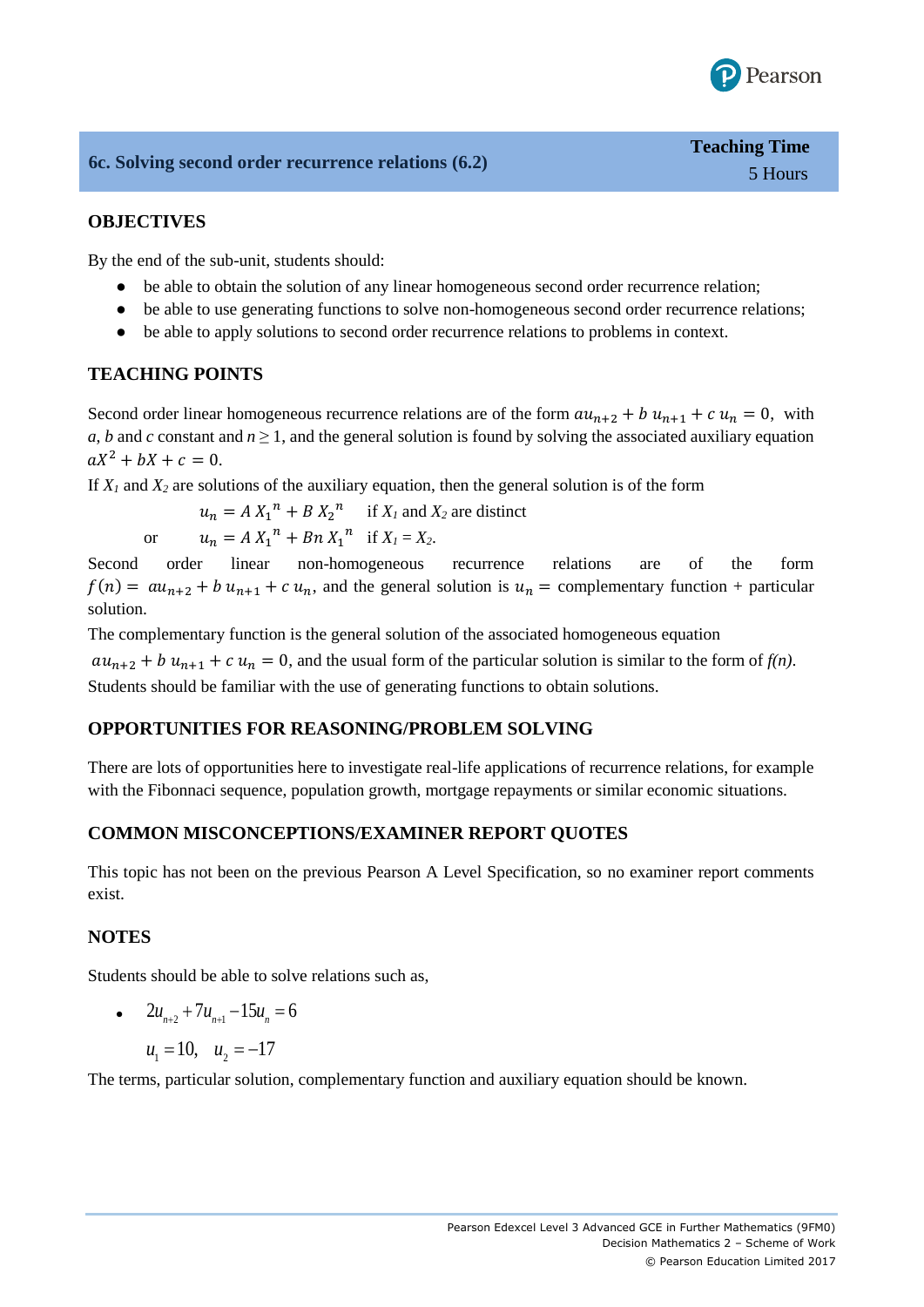

#### **UNIT 7: Decision Analysis**

**[Return to Overview](#page-2-0)** 

#### **SPECIFICATION REFERENCES**

- 7.1 Use, construct and interpret simple decision trees.
- 7.2 Use of expected monetary values (EMVs) and utility to compare alternative courses of action.

#### **PRIOR KNOWLEDGE**

GCSE (9-1) in Mathematics at Higher Tier

- P1-8 Probability
- P9 Tree diagrams

#### **KEYWORDS**

Decision tree, expected monetary value (EMV), chance node, decision node, end pay-off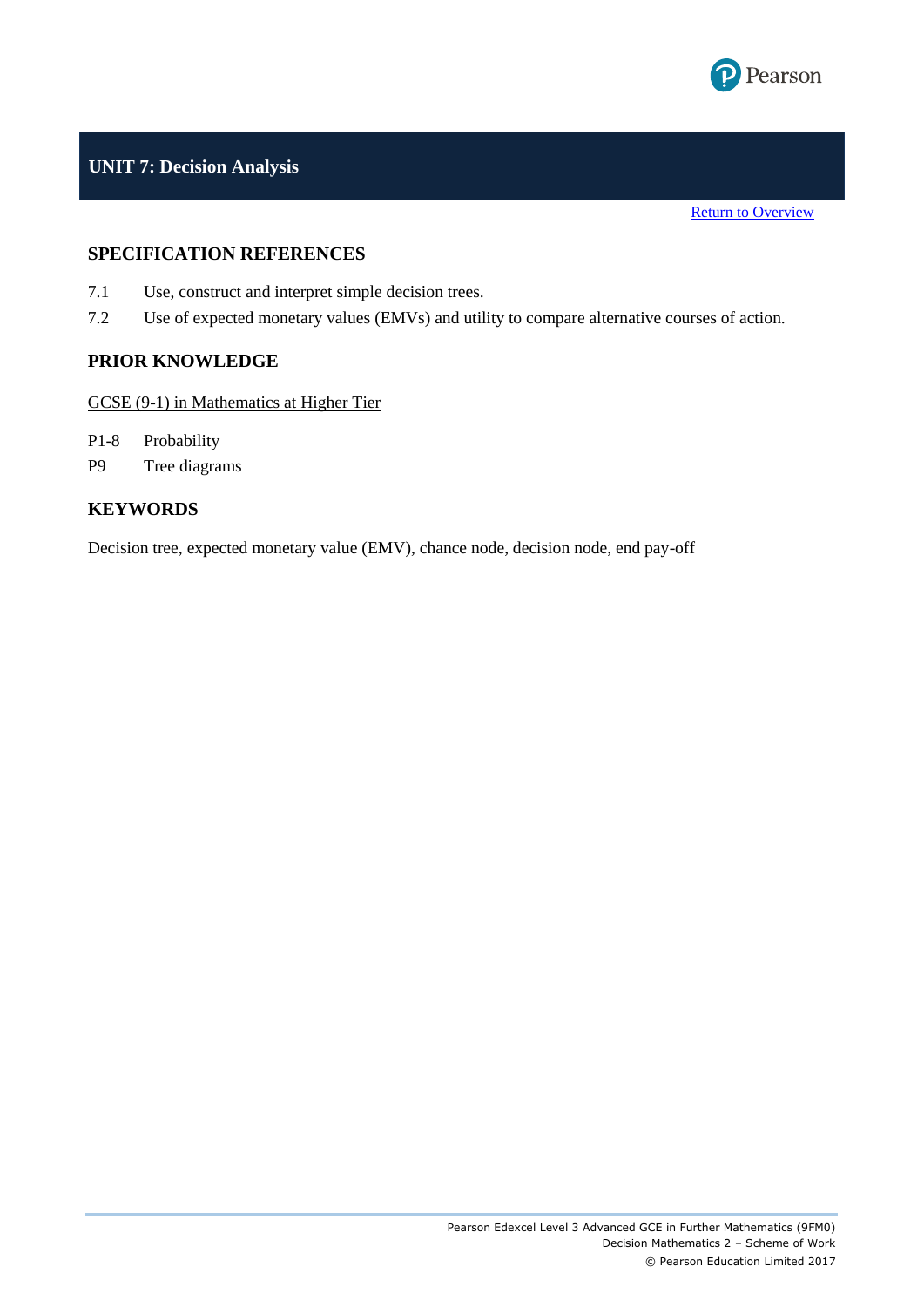

**Teaching Time**

5 Hours

#### **7a. Decision trees (7.1)**

#### **OBJECTIVES**

By the end of the sub-unit, students should:

- be able to construct a decision tree to analyse a more complicated decision situation;
- understand that decision trees have three types of node: end pay-offs, chance nodes and decision nodes

#### **TEACHING POINTS**

Decision analysis is a procedure that can be used to help make decisions as to whether or not to do something, where there is a mixture of decision making and chance element that are involved in the decision. In game theory, it gives us the opportunity to decide whether or not to go ahead and play or not.

A decision tree is used to summarise all of these choices/chance outcomes. It is conventional to use triangles for end pay-offs, circles for chance nodes and rectangles for decision nodes. Decision trees are constructed from left to right with values shown at end pay-offs.

#### **OPPORTUNITIES FOR REASONING/PROBLEM SOLVING**

Decision analysis is often used in business scenarios to consider whether to embark upon a new venture, so parallels could be made here with work students may be covering in Business/Economics, or to consider local business examples.

#### **COMMON MISCONCEPTIONS/EXAMINER REPORT QUOTES**

This topic has not been on the previous Pearson A Level Specification, so no examiner report comments exist.

However, it is worth noting that when asked to draw a decision tree, it is crucial to correctly establish the order of decisions and chances. Some students omit a stage which includes decision nodes, meaning that it is impossible to accurately process the EMV.

#### **NOTES**

Students should be familiar with the terms decision nodes, chance nodes and end pay-offs.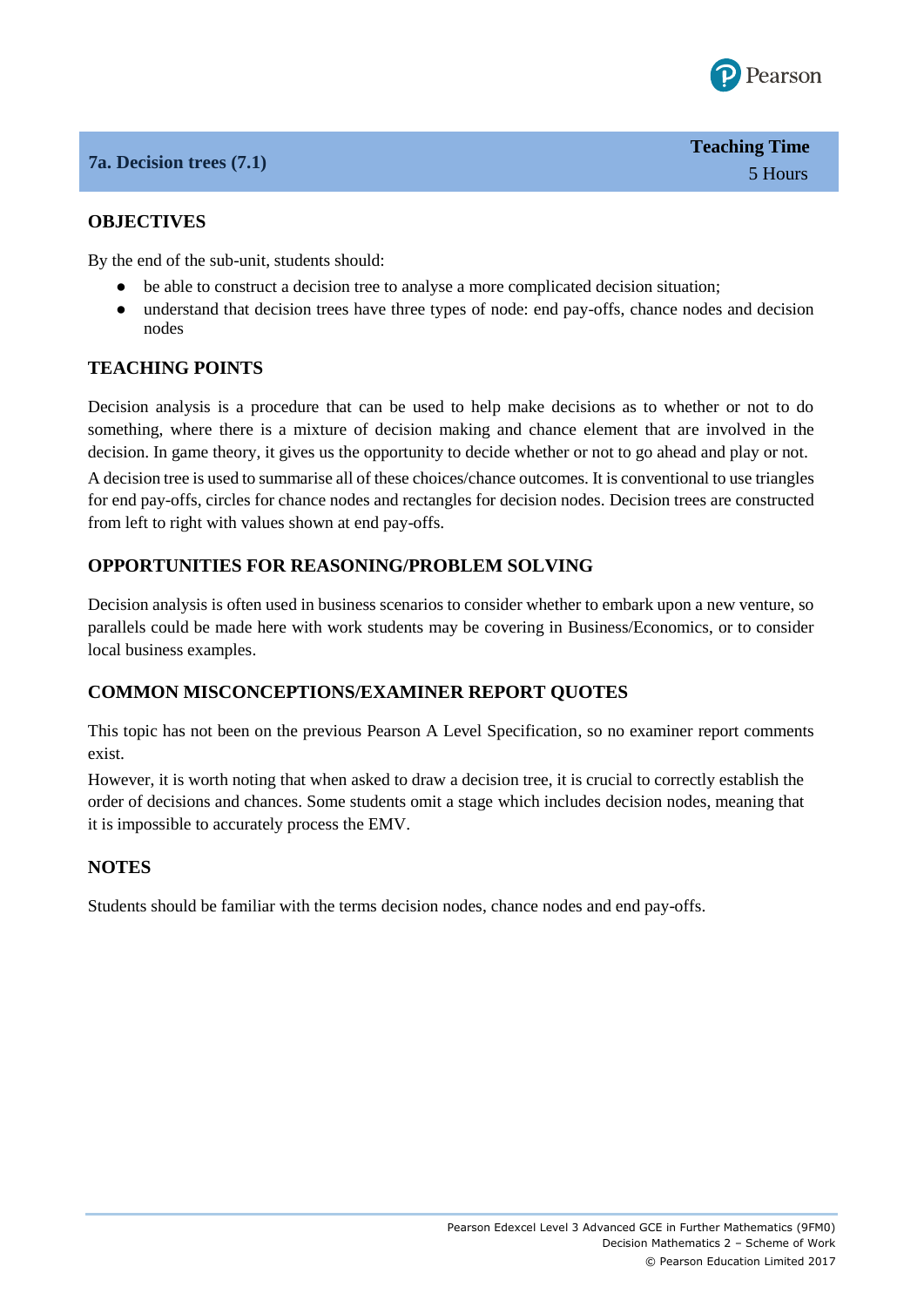

#### **7b. Expected monetary values (EMVs) (7.2)**

#### **Teaching Time** 3 Hours

#### **OBJECTIVES**

By the end of the sub-unit, students should:

- be able to calculate the average profit per game in a simple game of chance;
- be able to use the EMV algorithm to evaluate the EMV from a decision tree.

#### **TEACHING POINTS**

The EMV algorithm makes decisions to maximise the EMV at each stage. To analyse a decision tree, we work from right to left calculating the EMV at each chance node. This enables us to decide which strategy would maximise our expected monetary value.

#### **OPPORTUNITIES FOR REASONING/PROBLEM SOLVING**

Students can consider a variety of game situations and try to model them using decision trees.

#### **COMMON MISCONCEPTIONS/EXAMINER REPORT QUOTES**

This topic has not been on the previous Pearson A Level Specification, so no examiner report comments exist.

#### **NOTES**

Students should be able to use the decision tree to identify the optimal strategy for a game and state the associated optimal EMV.